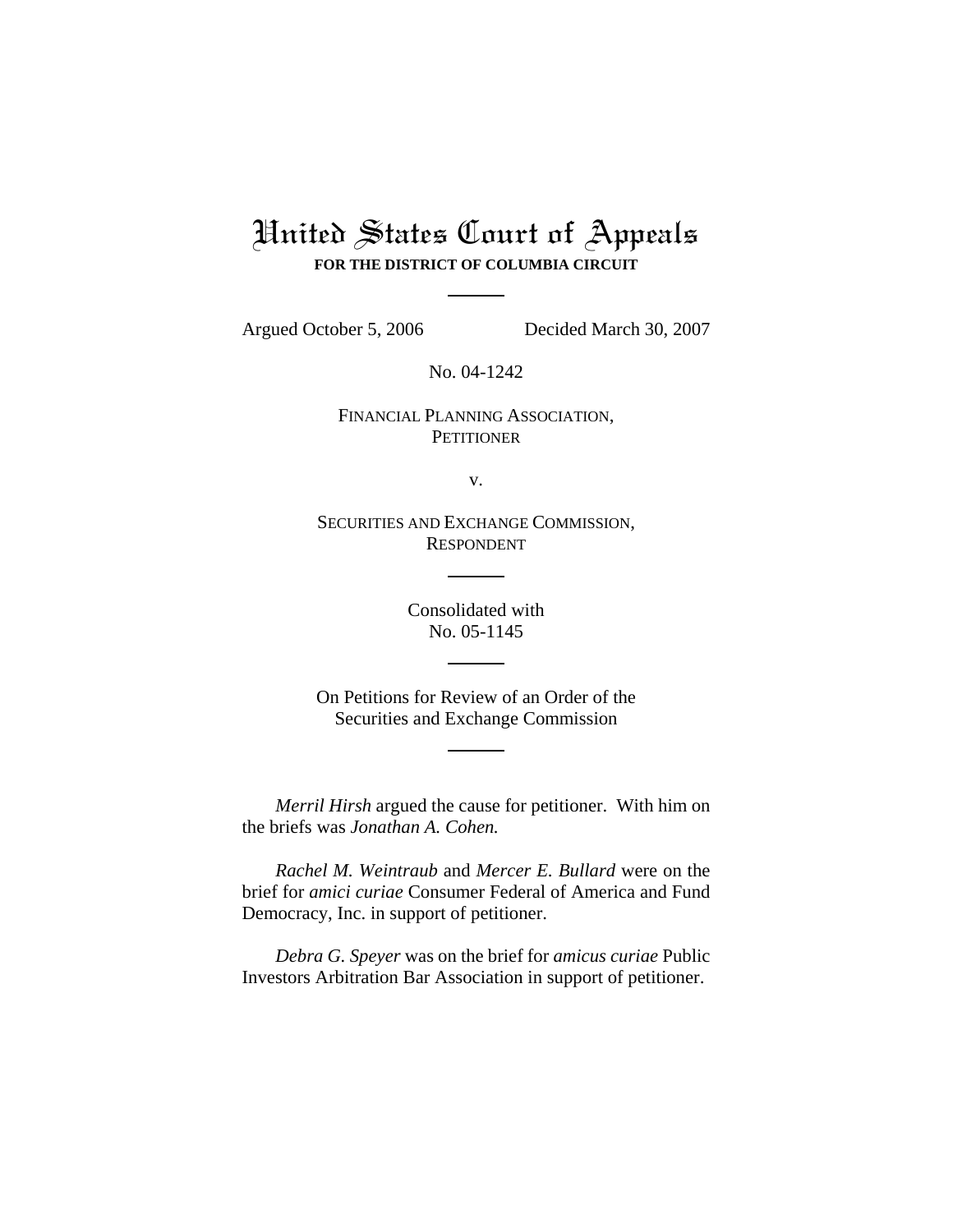*Rex A. Staples* was on the brief for *amicus curiae* North American Securities Administrators Association, Inc. in support of petitioner.

*Rada L. Potts*, Senior Litigation Counsel, Securities & Exchange Commission, argued the cause for respondent. With her on the brief were *Brian G. Cartwright*, General Counsel, *Jacob H. Stillman*, Solicitor, *Michael A. Conley*, Special Counsel, and *Jeffrey T. Tao*, Senior Counsel.

Before: ROGERS, GARLAND and KAVANAUGH, *Circuit Judges*.

Opinion for the Court filed by *Circuit Judge* ROGERS.

Dissenting opinion filed by *Circuit Judge* GARLAND.

ROGERS, *Circuit Judge*: Brokers and dealers are not subject to the requirements of the Investment Advisers Act ("IAA") where their investment advice is (1) "solely incidental to the conduct of [their] business as a broker or dealer," and (2) the broker or dealer "receives no special compensation therefor." 15 U.S.C. § 80b-2(a)(11)(C) (2000). The Securities and Exchange Commission, acting pursuant to  $\S 202(a)(11)$ (F) and § 211(a) of the IAA, 15 U.S.C. §§ 80b-2(a)(11)(F)<sup>1</sup>, 80b-11(a),

<sup>&</sup>lt;sup>1</sup> In the wake of the Enron and WorldCom collapses, Congress enacted the Credit Rating Agency Reform Act of 2006 ("CRARA"), Pub. L. No. 109-291, 120 Stat. 1327, 1337 (2006), which included an amendment to the IAA to add a new exception to the definition of "investment adviser" in  $\S 202(a)(11)$  for statistical rating organizations. CRARA § 4(b)(3), Pub. L. No. 109-291. Hence, subsection (F) is now found in 15 U.S.C.  $\frac{8}{9}$  80b-2(a)(11)(G). References in this opinion are to the IAA prior to this 2006 amendment.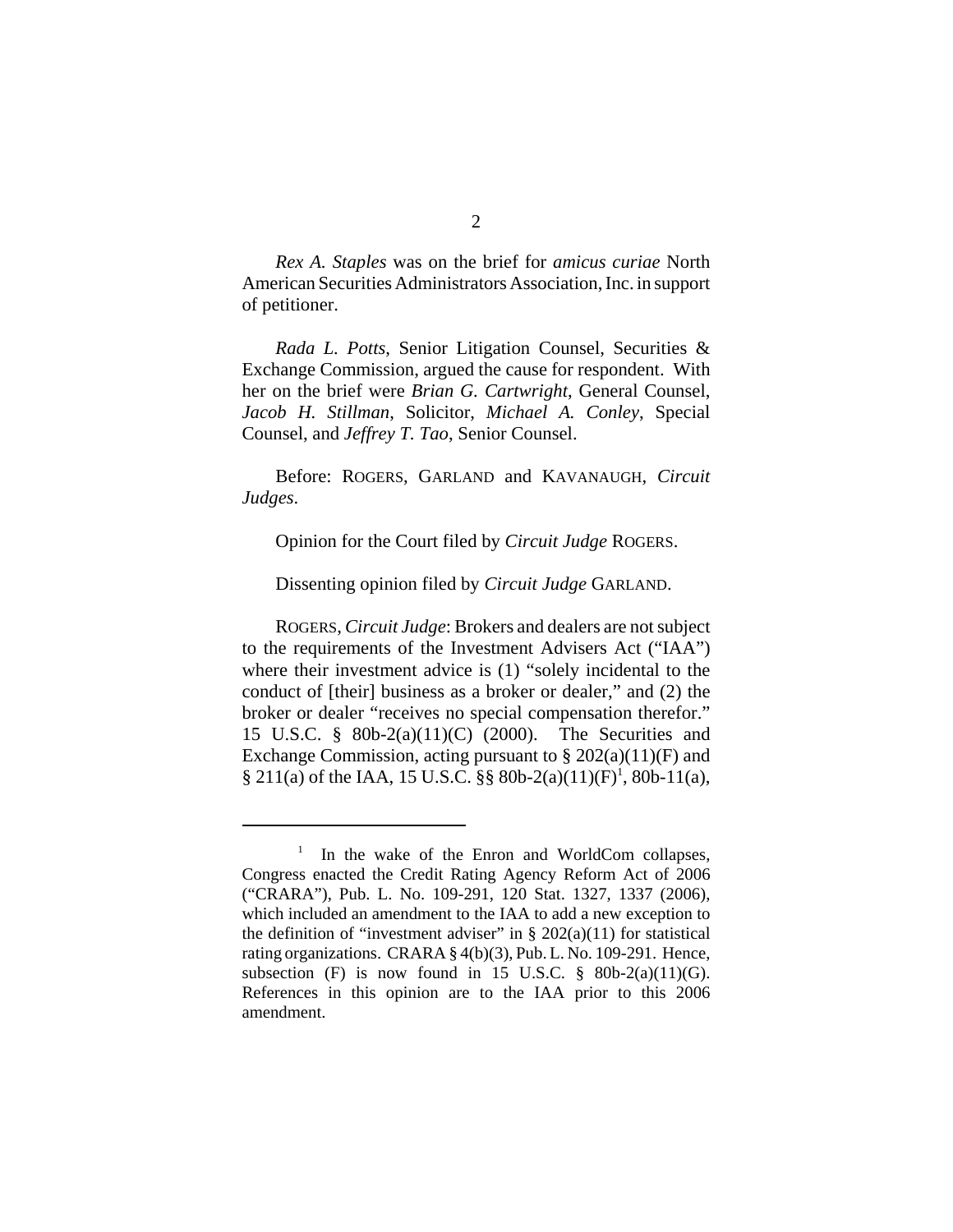promulgated a final rule exempting broker-dealers<sup>2</sup> from the IAA when they receive "special compensation therefor." *See* "Certain Broker-Dealers Deemed Not to be Investment Advisers," 70 Fed. Reg. 20,424 (Apr. 19, 2005). The Financial Planning Association ("FPA") petitions for review of the final rule on the ground that the SEC has exceeded its authority. We agree, and we therefore grant the petition and vacate the final rule.

**I.** 

The IAA was enacted by Congress as one title of a bill "to provide for the registration and regulation of investment companies and investment advisers." Pub. L. No. 76-768, tit. II, 54 Stat. 847 (1940). The other title was the Investment Company Act ("ICA"). Pub. L. No. 76-768, tit. I, 54 Stat. 789 (1940). These were the last in a series of congressional enactments designed to eliminate certain abuses in the securities industry that contributed to the stock market crash of 1929 and the depression of the 1930s. Congress had previously enacted the Securities Act of 1933, the Securities Exchange Act of 1934 (hereinafter "the Exchange Act"), the Public Utility Holding Company Act of 1935, and the Trust Indenture Act of 1939.

"A fundamental purpose, common to these statutes, was to substitute a philosophy of full disclosure for the philosophy of *caveat emptor* and thus to achieve a high standard of business ethics in the securities industry." *SEC v. Capital Gains Research Bureau, Inc.*, 375 U.S. 180, 186 (1963). The IAA arose from a consensus between industry and the SEC "that

<sup>&</sup>lt;sup>2</sup> We refer to brokers and dealers as "broker-dealers" because their different roles are irrelevant for purposes of this appeal. *See* IAA, 15 U.S.C. §§ 80b-2(a)(3), (a)(7); Securities Exchange Act, 15 U.S.C. §§ 78c(a)(4) (broker) , (a)(5) (dealer).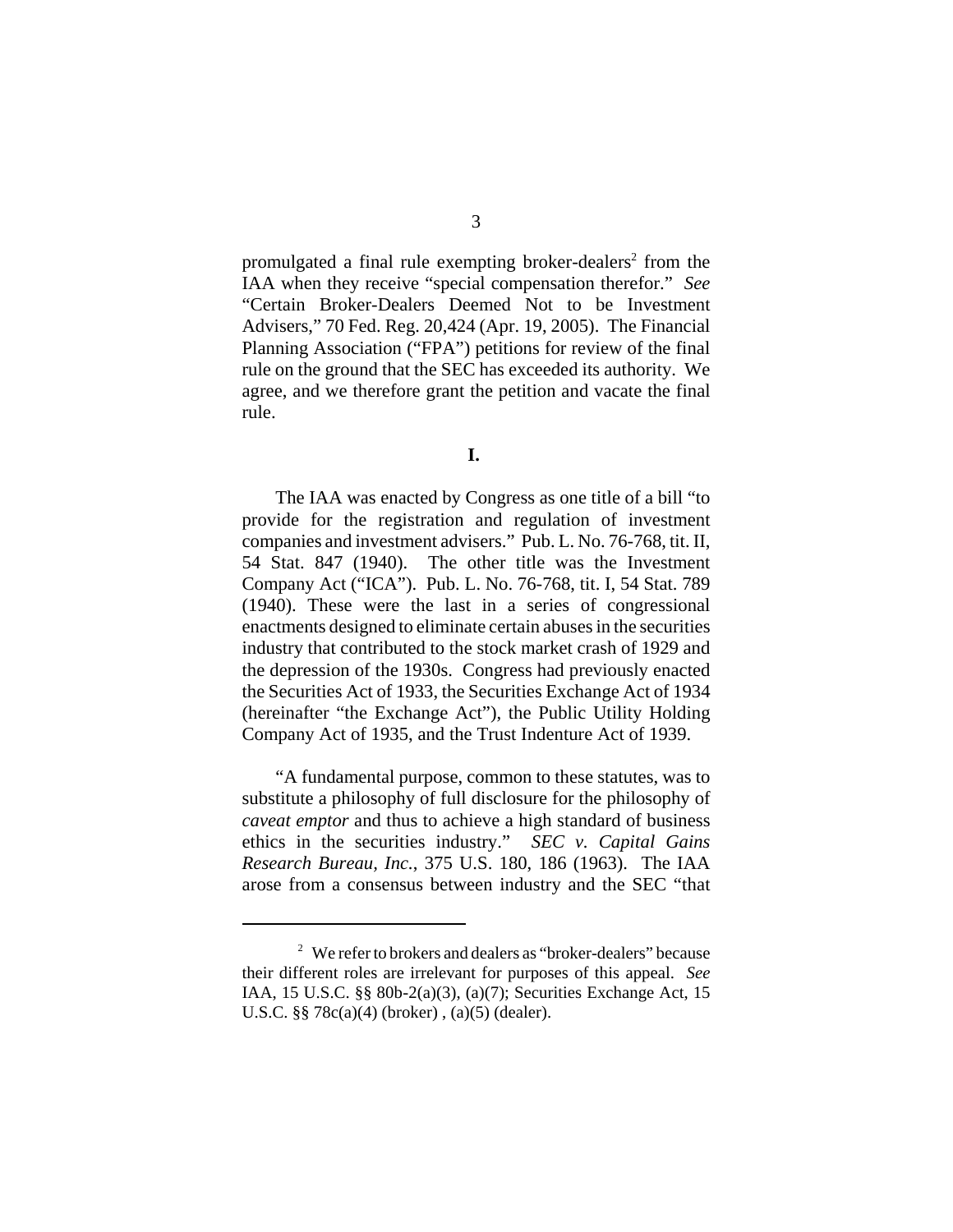investment advisers could not 'completely perform their basic function – furnishing to clients on a personal basis competent, unbiased, and continuous advice regarding the sound management of their investments – unless all conflicts of interest between the investment counsel and the client were removed.'" *Id.* at 187 (citation omitted). According to the Committee Reports, "[t]he essential purpose of [the IAA] ... [was] to protect the public from the frauds and misrepresentations of unscrupulous tipsters and touts and to safeguard the honest investment adviser against the stigma of the activities of these individuals by making fraudulent practices by investment advisers unlawful." H.R. Rep. No. 76-2639, at 28 (1940).

> Virtually no limitations or restrictions exist with respect to the honesty and integrity of individuals who may solicit funds to be controlled, managed, and supervised.... Individuals assuming to act as investment advisers at present can enter profit-sharing contracts which are nothing more than 'heads I win, tails you lose' arrangements. Contracts with investment advisers which are of a personal nature may be assigned and the control of funds of investors may be transferred to others without the knowledge or consent of the client."

## S. Rep. No. 76-1775, at 21-22 (1940).

Under the IAA, investment advisers are required, among other things, to register and to maintain records, 15 U.S.C. § 80b-3(c) & (e); to limit the type of contracts they enter, *id*. § 80b-5; and not to engage in certain types of deceptive and fraudulent transactions, *id.* § 80b-6. Congress has amended the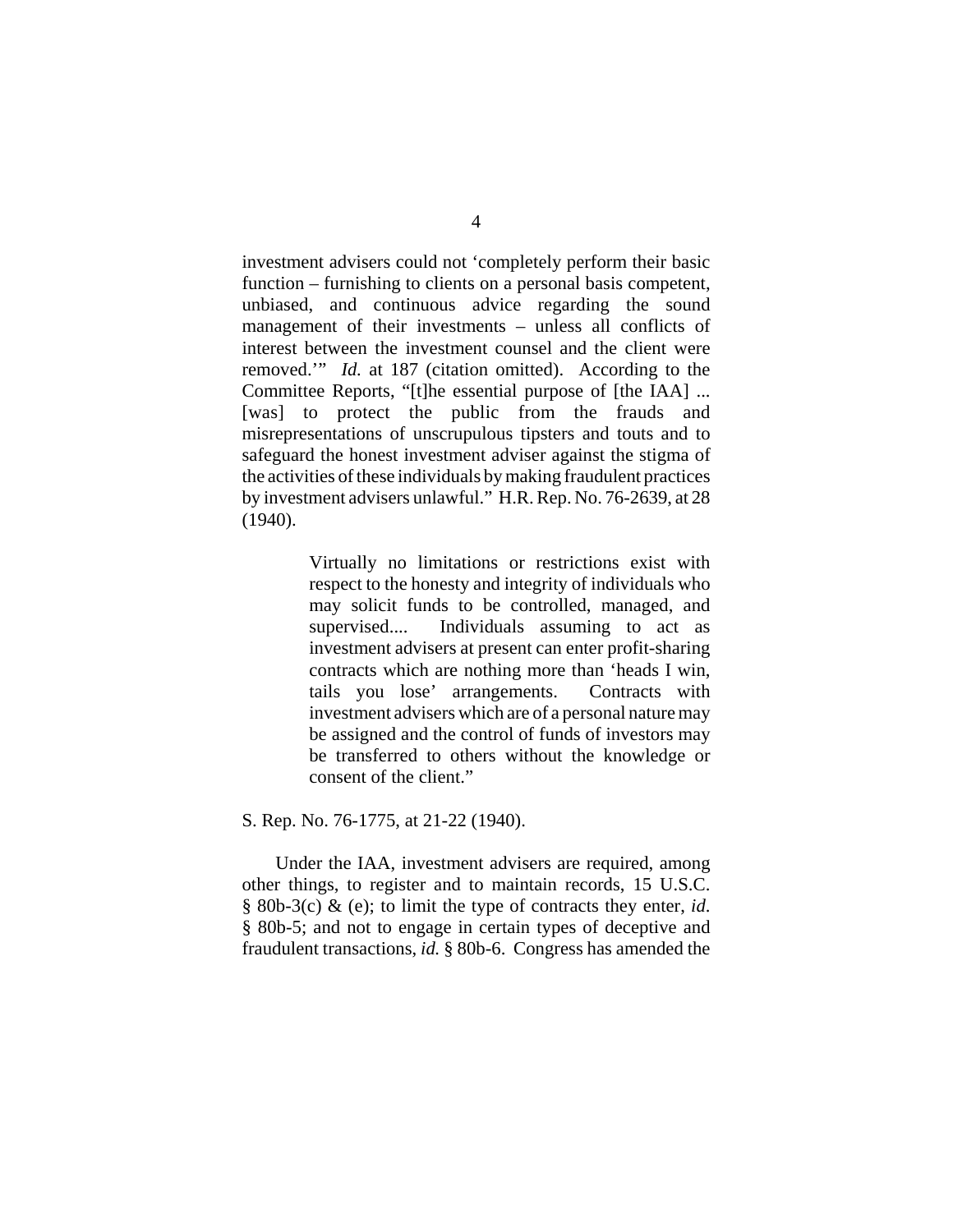IAA on several occasions,<sup>3</sup> see VII Louis Loss & Joel Seligman, *Securities Regulation* 3314-15 (3d ed. 2003), but the provisions at issue in this appeal have remained, in relevant part, unchanged.

In  $\S$  202(a)(11) of the IAA, Congress broadly defined "investment adviser" as

> any person who, for compensation, engages in the business of advising others, either directly or through publications or writings, as to the value of securities or as to the advisability of investing in, purchasing, or selling securities, or who, for compensation and as part of a regular business, issues or promulgates analyses or reports concerning securities ...."

15 U.S.C. § 80b-2(a)(11). Carving out six exemptions from this broad definition, Congress determined that an "investment adviser" did not include:

> (A) a bank, or any bank holding company as defined in the Bank Holding Company Act of 1956 which is not an investment company, except that the term "investment adviser" includes any bank or bank holding company to the extent that such bank or bank holding company serves or acts as an investment adviser to a registered investment company, but if, in the case of a bank, such services or actions are performed through a separately identifiable department or division, the department or division, and not the

<sup>3</sup> *See, e.g.*, Pub. L. No. 86-507, 74 Stat. 201 (1960); Pub. L. No. 86-624, 74 Stat. 412 (1960); Pub. L. No. 86-750, 74 Stat. 885 (1960); Pub. L. No. 91-547, 84 Stat. 1430, 1433 (1970) (adding § 206A); Pub. L. No. 94-29, 89 Stat. 163 (1975).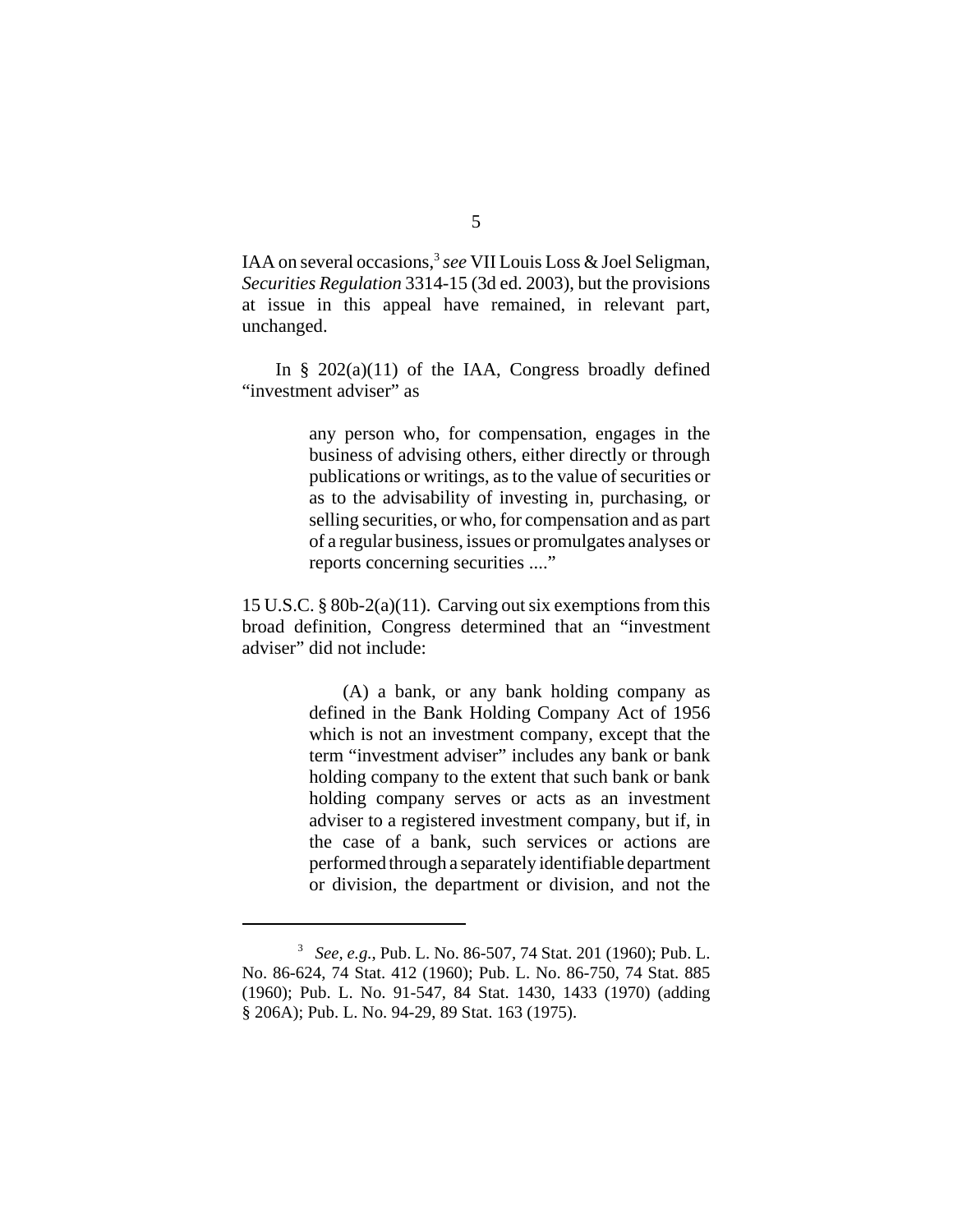bank itself, shall be deemed to be the investment adviser;

(B) any lawyer, accountant, engineer, or teacher whose performance of such services is solely incidental to the practice of his profession;

 **(C) any broker or dealer [1] whose performance of such services is solely incidental to the conduct of his business as a broker or dealer and [2] who receives no special compensation therefor;** 

(D) the publisher of any bona fide newspaper, news magazine or business or financial publication of general and regular circulation;

(E) any person whose advice, analyses, or reports relate to no securities other than securities which are direct obligations of or obligations guaranteed as to principal or interest by the United States, or securities issued or guaranteed by corporations in which the United States has a direct or indirect interest which shall have been designated by the Secretary of the Treasury, pursuant to section  $3(a)(12)$  of the Securities Exchange Act of 1934, as exempted securities for the purposes of that Act; or

# **(F) such other persons not within the intent of this paragraph, as the Commission may designate by rules and regulations or order.**

15 U.S.C. § 80b-2(a)(11) (emphasis added). Subsections (C) and (F) are at issue in this appeal.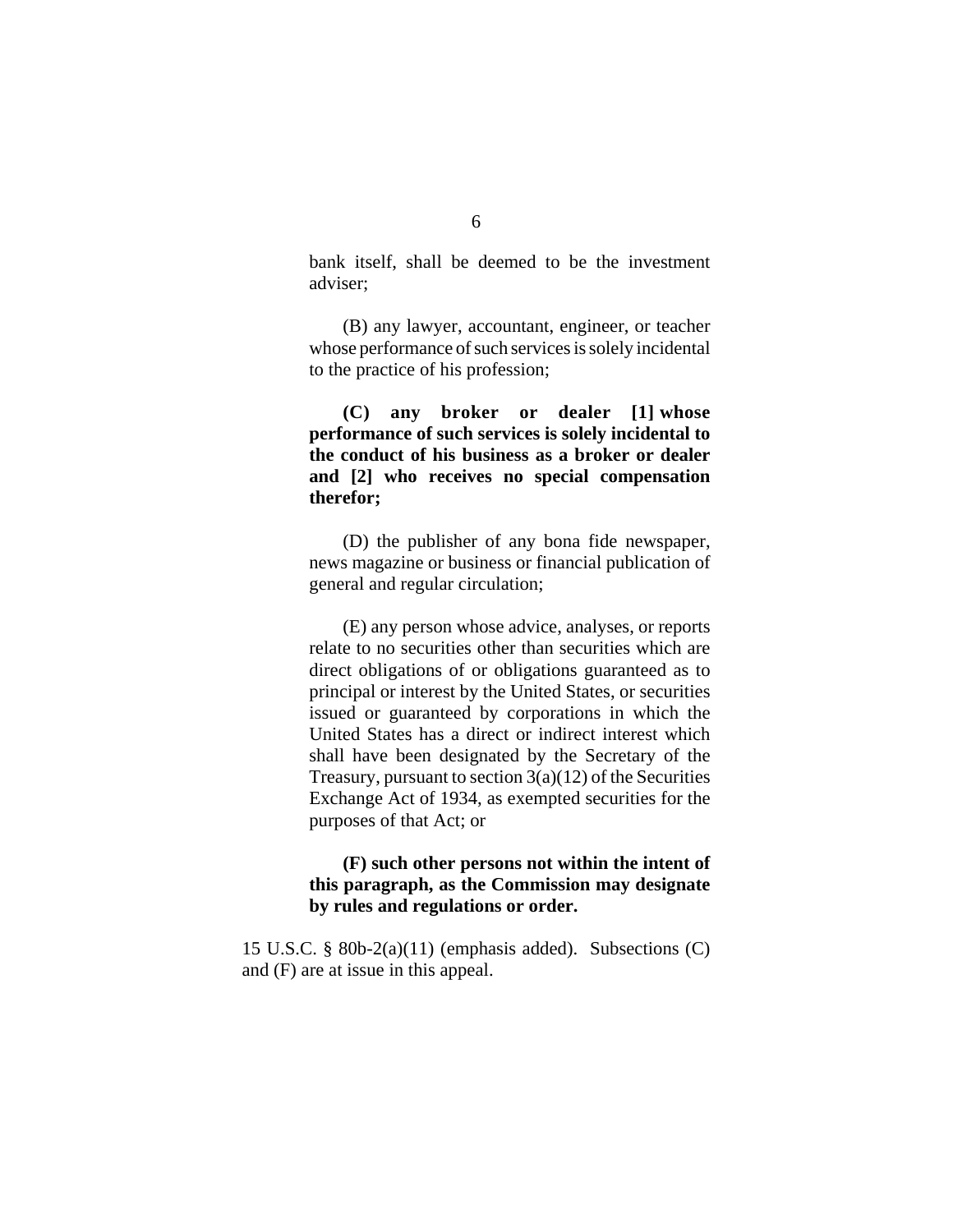Before enactment of the IAA, broker-dealers and others who offered investment advice received two general forms of compensation. Some charged only traditional commissions (earning a certain amount for each securities transaction completed). Others charged a separate advice fee (often a certain percentage of the customer's assets under advisement or supervision). *See* 11 Fed. Reg. 10,996 (Sept. 27, 1946). The Committee Reports recognized that the statutory exemption for broker-dealers reflected this distinction; the Reports explained that the term "investment adviser" was "so defined as specifically to exclude ... brokers (insofar as their advice is merely incidental to brokerage transactions for which they receive only brokerage commissions)." S. Rep. No. 76-1775, at 22; H. R. Rep. No. 76-2639, at 28.

The final rule took a different approach. After determining in 1999 that certain new forms of fee-contracting adopted by broker-dealers were "not ... fundamentally different from traditional brokerage programs," the SEC proposed a rule very similar to the final rule, *see* Notice of Proposed Rulemaking, 64 Fed. Reg. 61,228 (Nov. 10, 1999) ("1999 NOPR"), stating it would act as if it had already issued the rule, *id.* at 61,227. In adopting the temporary rule, pursuant to subsection (F) and its general rulemaking authority under IAA § 211(a), the SEC exempted a new group of broker-dealers from the IAA. 64 Fed. Reg. 61,226 (Nov. 10, 1999). After re-proposing the rule in January 2005, again pursuant to its authority under subsection (F) and § 211(a), the SEC adopted a slightly modified final rule on April 12, 2005, codified at 17 C.F.R. § 275.202(a)(11)-1. 70 Fed. Reg. 20,424, 453-54.

The final rule provides, generally, in Paragraph  $(a)(1)$ , on "fee-based programs," that a broker-dealer who (1) receives special compensation will not be deemed an investment adviser if (2) any advice provided is solely incidental to brokerage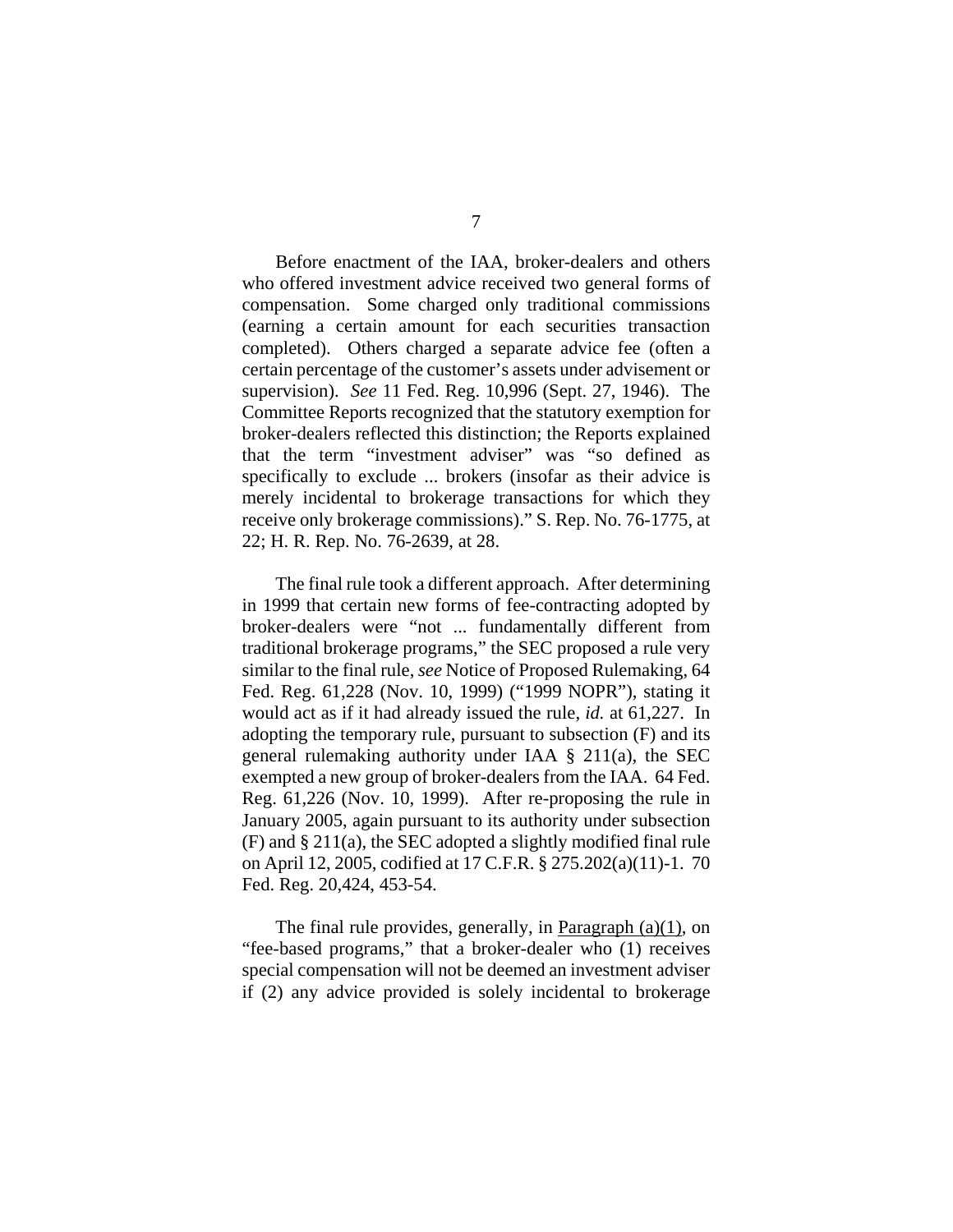services provided on a customer's account and (3) specific disclosure is made to the customer.<sup>4</sup> In Paragraph  $(a)(2)$ , on discount brokerage programs, a broker-dealer will not be deemed to have received special compensation merely because it charges one customer more or less for brokerage services than it charges another customer. Paragraph (b) lists three nonexclusive circumstances in which advisory services, for which special compensation is received under paragraph (a)(1), would not be performed "solely incidental to" brokerage: when (1) a separate fee or contract exists for advice; (2) a customer receives certain financial planning services; and, (3) generally, a brokerdealer has investment discretion over a client's account. Paragraph (c) states a "special rule" that broker-dealers registered under the Exchange Act are investment advisers only for those accounts for which they receive compensation that subjects them to the IAA. Paragraph (d) defines the term "investment discretion," which appears in paragraphs  $(a)(1)$  and (b)(3), to have the same meaning as  $\S$  3(a)(35) of the Exchange Act, 15 U.S.C. § 78c(a)(35), except for "discretion granted by a customer on a temporary or limited basis."

Section (a)(1)(ii), 70 Fed. Reg. 20,454.

<sup>&</sup>lt;sup>4</sup> The required disclosure consists of the following statement:

Your account is a brokerage account and not an advisory account. Our interests may not always be the same as yours. Please ask us questions to make sure you understand your rights and our obligations to you, including the extent of our obligations to disclose conflicts of interest and to act in your best interest. We are paid both by you and, sometimes, by people who compensate us based on what you buy. Therefore, our profits, and our salespersons' compensation, may vary by product and over time.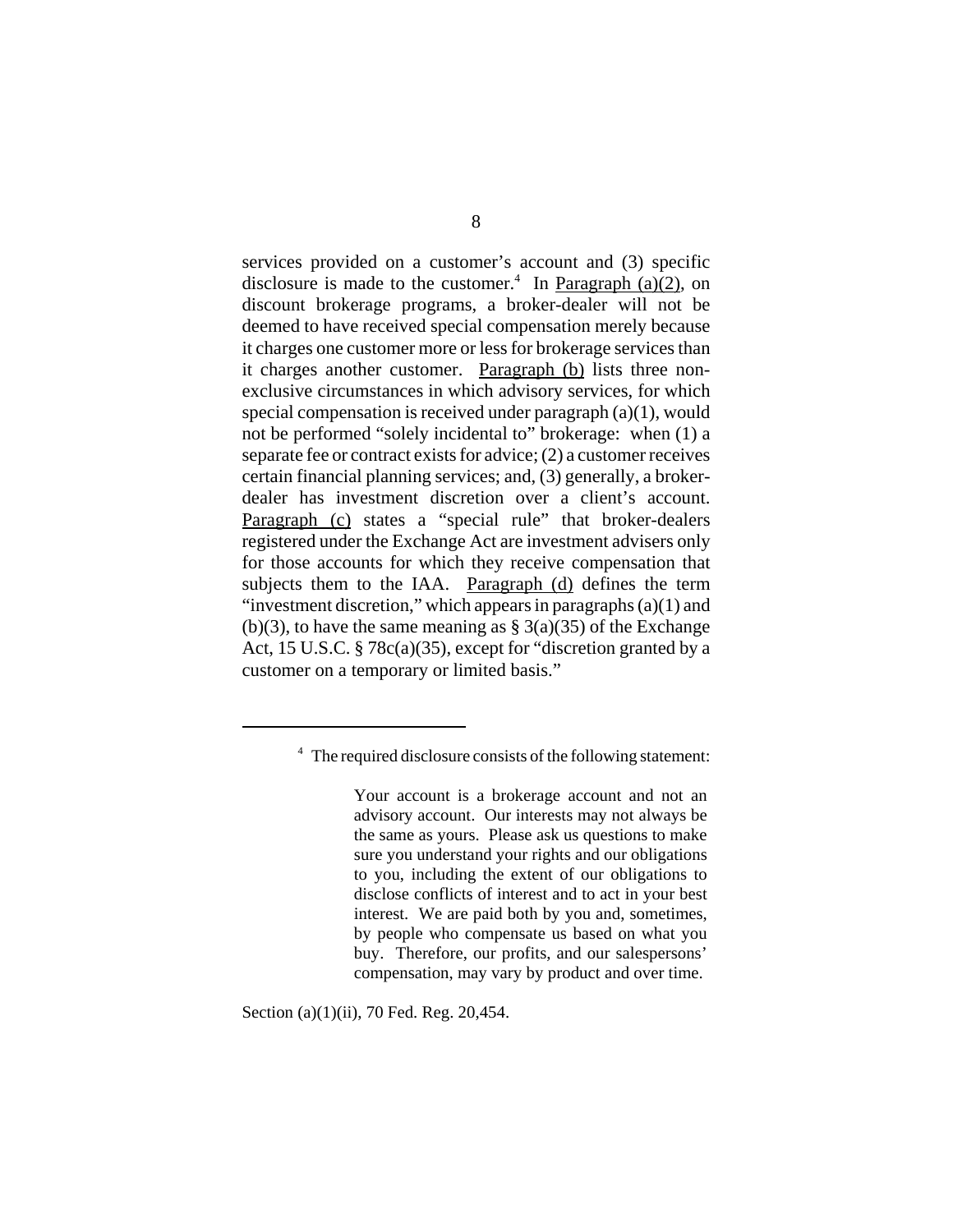The FPA petitions for review, challenging the SEC's authority to promulgate the final rule.<sup>5</sup> We first address the threshold issue presented by the SEC's challenge to FPA's standing.

# **II.**

Article III standing is a fundamental prerequisite to any exercise of the court's jurisdiction, *see Lujan v. Defenders of Wildlife*, 504 U.S. 555, 560 (1992), and requires, at the "irreducible constitutional minimum," *id.*, a showing that the litigant has suffered a concrete and particularized injury that is actual or imminent, traceable to the challenged act, and redressable by the court. *See Allen v. Wright*, 468 U.S. 737, 751 (1984); *Simon v. E. Ky. Welfare Rights Org.*, 426 U.S. 26, 37- 38, 41-42 (1976). A petitioner must support each element of its claim to standing "by affidavit or other evidence." *Defenders of Wildlife*, 504 U.S. at 561; *see Sierra Club v. EPA*, 292 F.3d 895, 899 (D.C. Cir. 2002). The SEC maintains that the FPA fails to show injury-in-fact because FPA's assertions of injury from the final rule's dual standard are conclusory.

The standard for representational standing is wellestablished:

> [A]n association has standing to bring suit on behalf of its members when: (a) its members would otherwise have standing to sue in their own right; (b) the interests it seeks to protect are germane to the organization's

<sup>&</sup>lt;sup>5</sup> The FPA initially filed a petition in 2004 for review of the 1999 temporary rule. *See* 69 Fed. Reg. 51,620 n.4 (Aug. 20, 2004). After the SEC promulgated the final rule on April 12, 2005, FPA again petitioned for review. The court consolidated the petitions by Order of May 11, 2005.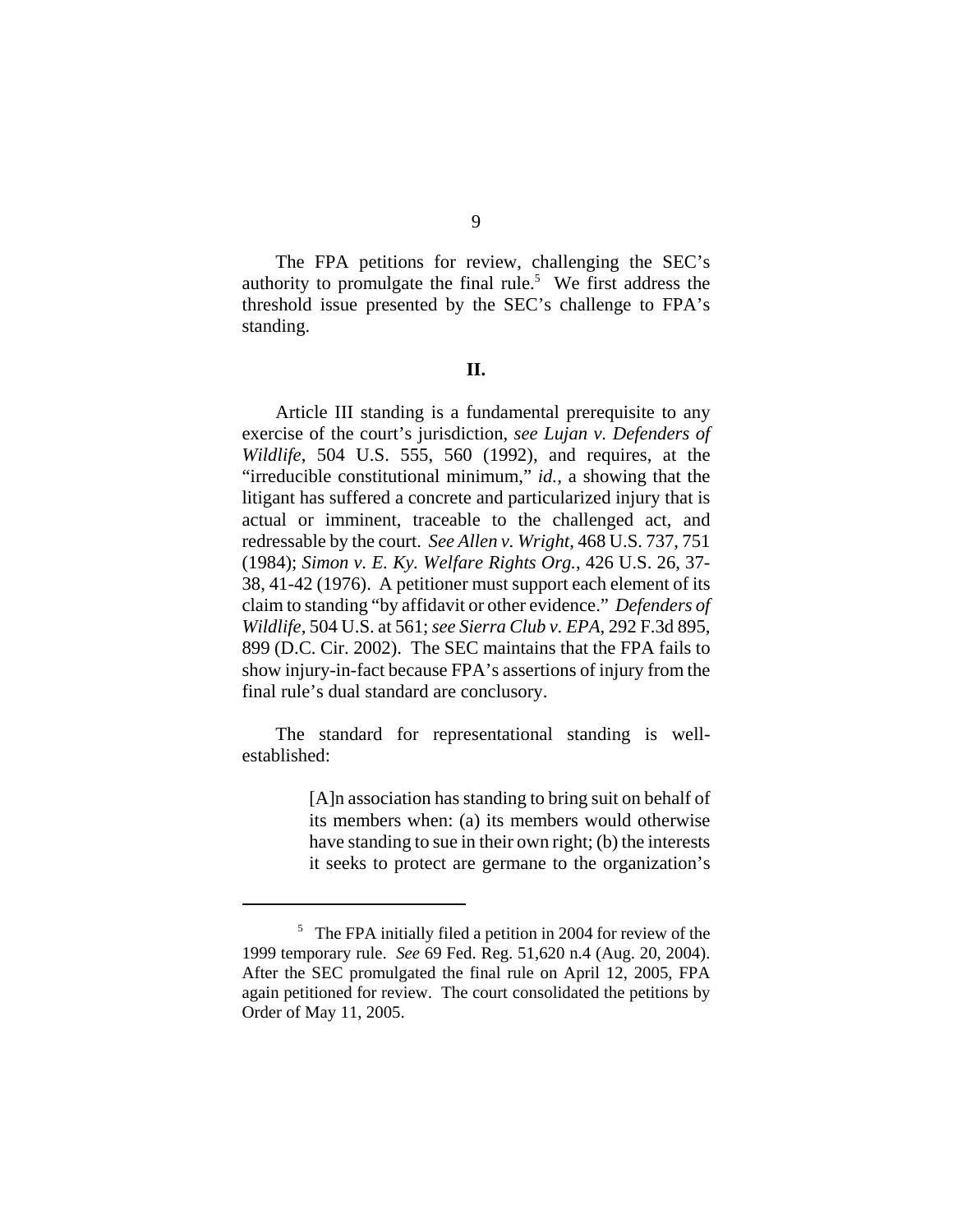purpose; and (c) neither the claim asserted nor the relief requested requires the participation of individual members in the lawsuit.

*United Food & Commercial Workers Union Local 751 v. Brown Group, Inc.*, 517 U.S. 544, 553 (1996) (quoting *Hunt v. Wash. State Apple Adver. Comm'n*, 432 U.S. 333, 343 (1977)). The FPA meets this test.

The court has "repeatedly recognized that parties 'suffer constitutional injury in fact when agencies ... allow increased competition' against them." *U.S. Telecom Ass'n v. FCC*, 295 F.3d 1326, 1331 (D.C. Cir. 2002) (citation omitted). The FPA is a non-profit organization with over 27,000 members that exists to advance the financial planning profession. *See* Decl. of Daniel Moisand, President of the FPA, ¶¶ 1, 2, Petitioner's Br. App. 1. The final rule creates a dual standard for the provision of investment advice. First, there are investment advisers who are covered by the IAA; many FPA members are investment advisers, and must comply with the IAA. *See* FPA Comment Letter of Feb. 7, 2005 n.1. Second, there is a new group of broker-dealers who are exempted from the IAA even though their activities do not conform to the two-pronged requirements of subsection (C). The two groups compete for customers, and under the final rule one of them (including FPA members) must continue to comply with the IAA, while the other one (the broker-dealers in the new, exempt category) need not.

Additionally, contrary to the SEC's view, the FPA also has prudential standing. Its members are within the IAA's zone of interest, *see Clarke v. Sec. Indus. Ass'n*, 479 U.S. 388, 399 (1987), because one of Congress's purposes in enacting the IAA was to protect the ability of "bona fide" investment advisers to compete on a level regulatory playing field with those advisers who did not fully disclose their conflicts of interest, *see Capital*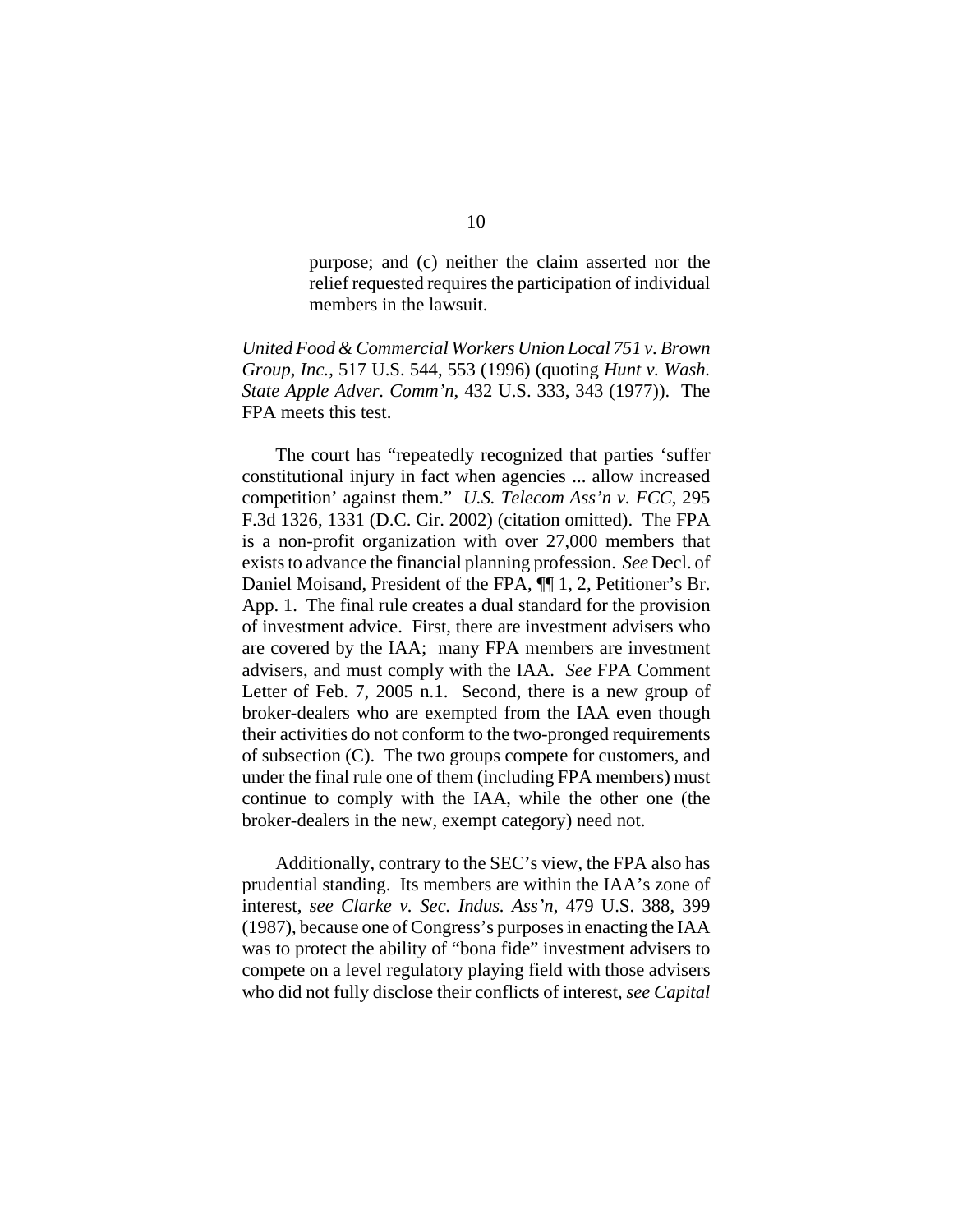*Gains*, 375 U.S. at 191 (1963).

Accordingly, we hold that the FPA has standing to bring its petition.

#### **III.**

The FPA contends that when Congress enacted the IAA, Congress identified in subsection (C) the group of brokerdealers it intended to exempt, and that subsection (F) was only intended to allow the SEC to exempt new groups from the IAA, not to expand the groups that Congress specifically addressed. The resolution of the FPA's challenge thus turns on whether the SEC is authorized under  $\S 202(a)(11)(F)$  or  $\S 211(a)$  to except from IAA coverage an additional group of broker-dealers beyond the broker-dealers exempted by Congress in subsection (C), 15 U.S.C. § 80b-2(a)(11)(C). Subsection (F) of § 202(a)(11) authorizes the SEC to except from the IAA "such other persons not within the intent of this paragraph, as the Commission may designate by rules and regulations or order." 15 U.S.C. § 80b-2(a)(11)(F). As such, we review the SEC's exercise of its authority pursuant to subsection (F) under the familiar two-step analysis of *Chevron, USA, Inc. v. Natural Res. Def. Counsel*, *Inc.*, 467 U.S. 837, 842-43 (1984). Under step one, the court must determine whether Congress has directly spoken to the precise question at issue. "If the intent of Congress is clear, that is the end of the matter; for the court, as well as the agency, must give effect to the unambiguously expressed intent of Congress." *Id.* Under step two, "if the statute is silent or ambiguous with respect to the specific issue, the question for the court is whether the agency's answer is based on a permissible construction of the statute." *Id*. at 843. In reviewing an agency's interpretation of its authority under a statute it administers, the court will uphold that interpretation as long as it is a reasonable interpretation of the statute. *See*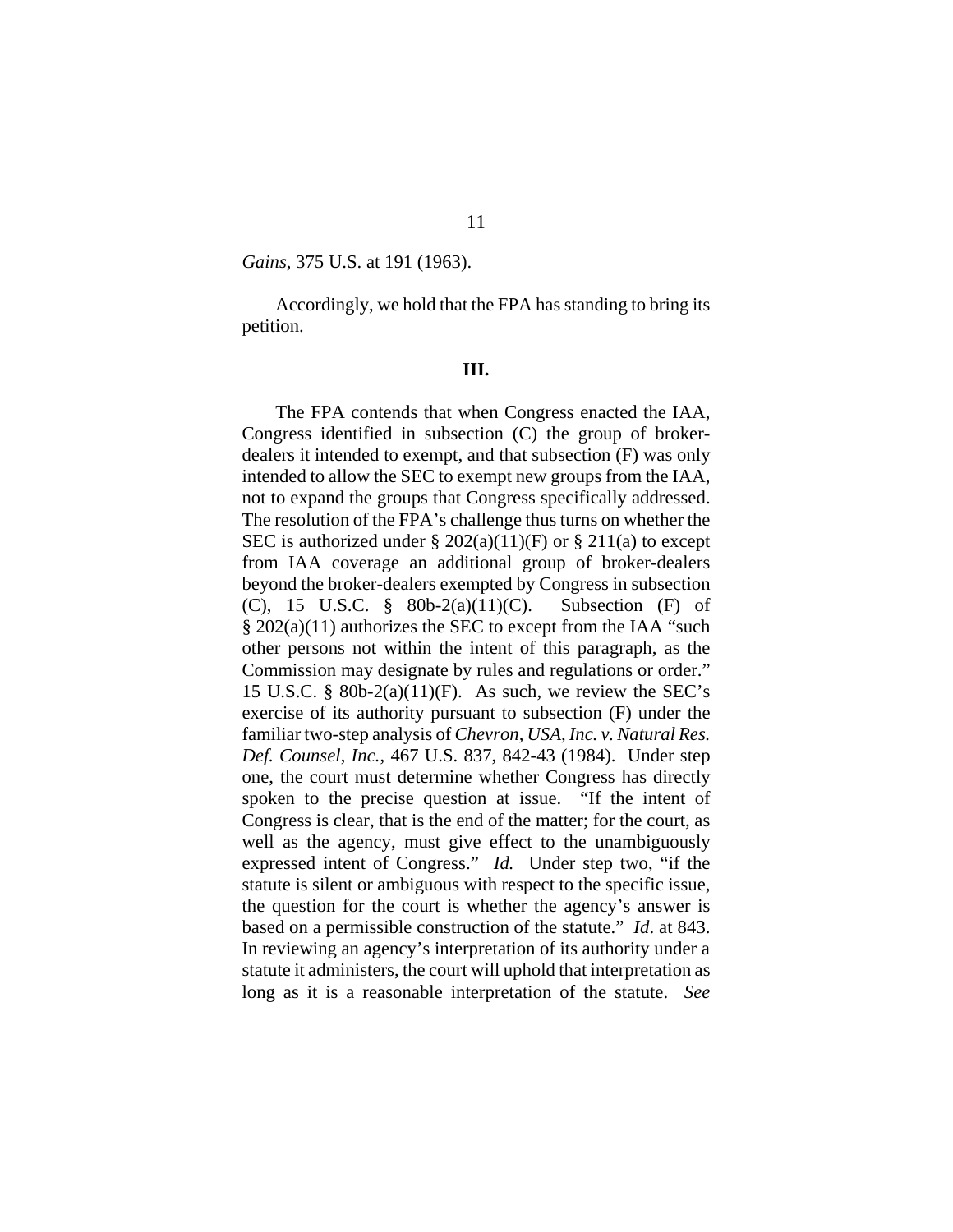*Village of Bergen v. FERC*, 33 F.3d 1385, 1389 (D.C. Cir. 1994).

Applying the "traditional tools of statutory construction," *see Chevron*, 467 U.S. at 843 n.9, the court looks to the text, structure, and the overall statutory scheme, as well as the problem Congress sought to solve. *See PDK Labs. Inc. v. DEA,* 362 F.3d 786, 796 (D.C. Cir. 2004); *Sierra Club v. EPA*, 294 F.3d 155, 161 (D.C. Cir. 2002). All four elements demonstrate that the SEC has exceeded its authority in promulgating the rule under  $\S$  202(a)(11)(F) because Congress has addressed the precise issue at hand.

Section  $202(a)(11)$  lists exemptions (A)-(E) from the broad definition of "investment adviser" for several classes of persons – including, for example, lawyers, accountants, and others whose advice is "solely incidental" to their regular business; and publishers of newsletters that circulate widely and do not give individually-tailored financial advice. Among the IAA exemptions is subsection (C)'s exemption for "*any* broker or dealer whose performance of such [investment advisory] services is solely incidental to the conduct of his business as a broker or dealer and who receives no special compensation therefor." (Emphasis added). Beyond the listed exemptions, subsection (F) authorizes the SEC to exempt from the IAA "such *other* persons not within the intent of this paragraph, as the Commission may designate by rules and regulations or order." (Emphasis added).

In the final rule, the SEC purports to use its authority under subsection (F) to broaden the exemption for broker-dealers provided under subsection (C). The rule is inconsistent with the IAA, however, because it fails to meet either of the two requirements for an exemption under subsection (F). First, the legislative "intent" does not support an exemption for broker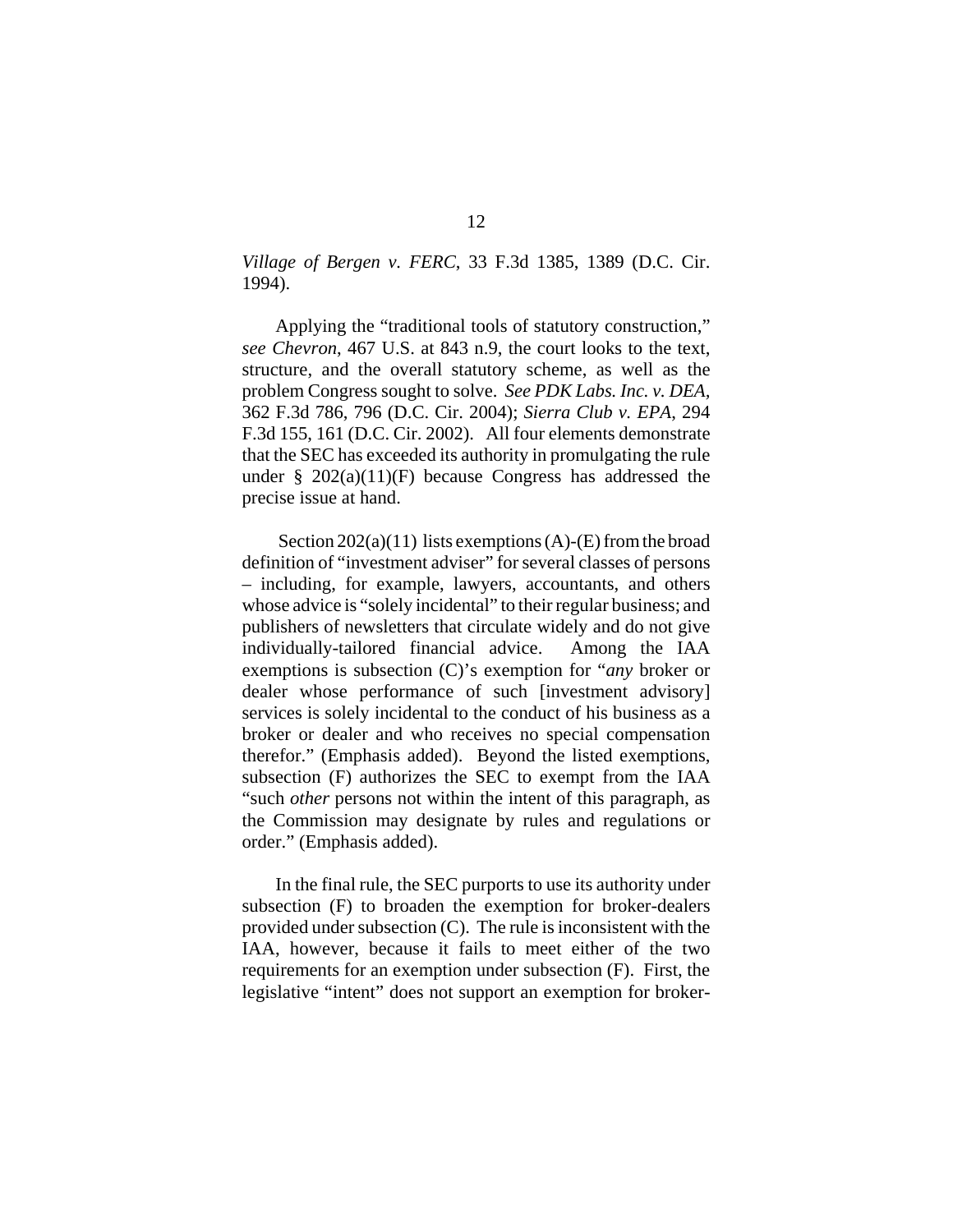dealers broader than the exemption set forth in the text of subsection (C); therefore, the final rule does not meet the statutory requirement that exemptions under subsection (F) be consistent with the "intent" of paragraph 11 of section 202(a). Second, because broker-dealers are already expressly addressed in subsection (C), they are not "other persons" under subsection (F); therefore the SEC cannot use its authority under subsection (F) to establish new, broader exemptions for broker-dealers.

The final rule's exemption for broker-dealers is broader than the statutory exemption for broker-dealers under subsection (C). Although the SEC maintains that the intent of paragraph 11 is to exempt broker-dealers who receive special compensation for investment advice, the plain text of subsection (C) exempts only broker-dealers who do not receive special compensation for investment advice. The word "any" is usually understood to be all inclusive. *See New York v. EPA*, 443 F.3d 880, 885 (D.C. Cir. 2006). As "[t]he plain meaning of legislation should be conclusive, except in the 'rare cases [in which] the literal application of a statute will produce a result demonstrably at odds with the intentions of its drafters,'" *United States v. Ron Pair Enters., Inc*., 489 U.S. 235, 242 (1989) (quoting *Griffin v. Oceanic Contractors, Inc*., 458 U.S. 564, 571 (1982)), the terms of the IAA establish the precise conditions under which brokerdealers are exempt from the IAA. "To read out of a statutory provision a clause setting forth a specific condition or trigger to the provision's applicability is ... an entirely unacceptable method of construing statutes." *Natural Res. Def. Council v. EPA*, 822 F.2d 104, 113 (D.C. Cir. 1987).

No other indicators of congressional intent support the SEC's interpretation of its authority under subsection (F). The relevant language in the committee reports suggests that Congress deliberately drafted the exemption in subsection (C) to apply as written. Those reports stated that the "term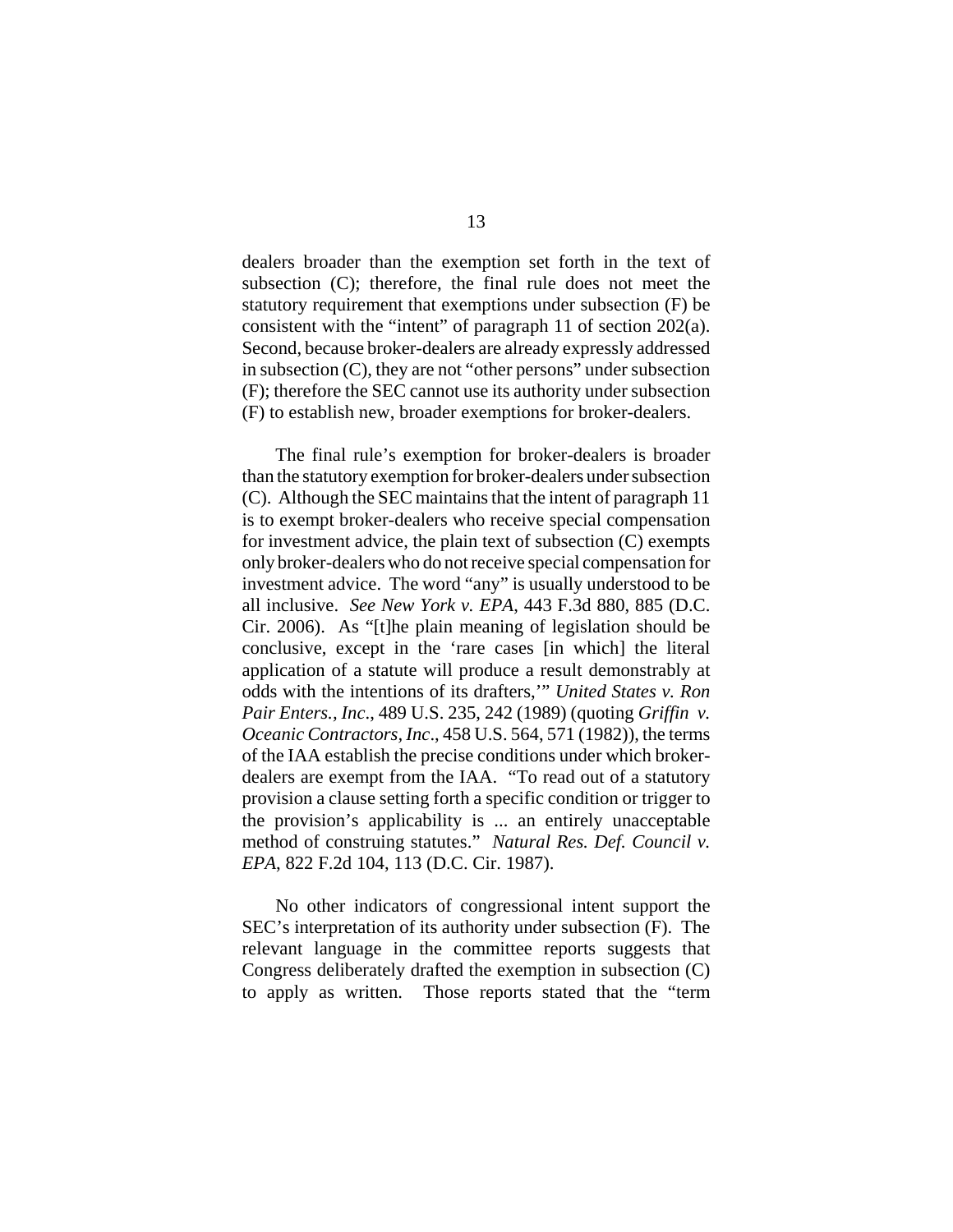'investment adviser' is so defined as specifically to exclude ... brokers (insofar as their advice is merely incidental to brokerage transactions for which they receive *only* brokerage commissions)." S. Rep. No. 76-1775, at 22 (emphasis added); *see also* H.R. Rep. No. 76-2639, at 28. By seeking to exempt broker-dealers beyond those who receive only brokerage commissions for investment advice, the SEC has promulgated a final rule that is in direct conflict with both the statutory text and the Committee Reports.

The text of subsection (F) confirms this conclusion by the limiting the SEC's exemption authorization to "other persons." We agree with the FPA that when Congress enacted the IAA, Congress identified the specific classes of persons it intended to exempt. As to broker-dealers, subsection (C) applied to "*any* broker or dealer." Congress, through the use of contrasting text in subsection (F), signaled that it only authorized the SEC to exempt "*other* persons" when consistent with the intent of the paragraph, and thus only when doing so would not override Congress's determination of the appropriate persons to be exempted from the IAA's requirements.

As the FPA points out, the word "other" connotes "existing besides, or distinct from, that already mentioned or implied." II *The Shorter Oxford English Dictionary* 1391 (2d ed. 1936, republished 1939). *See Key v. Allstate Ins. Co.,* 90 F.3d 1546, 1550 (11th Cir. 1996) (citing *The American Heritage Dictionary* 931 (1981)). There is nothing to suggest that Congress did not intend the words "any" or "other" to have their "ordinary or natural meaning." *Smith v. United States*, 508 U.S. 223, 228 (1993). So understood, courts have hesitated to allow parties to use language structurally similar to the "other persons" clause in subsection (F) to redefine or otherwise avoid specific requirements in existing statutory exceptions. In *Liljeberg v. Health Servs. Acquisition Corp.*, 486 U.S. 847, 864 n.11 (1988),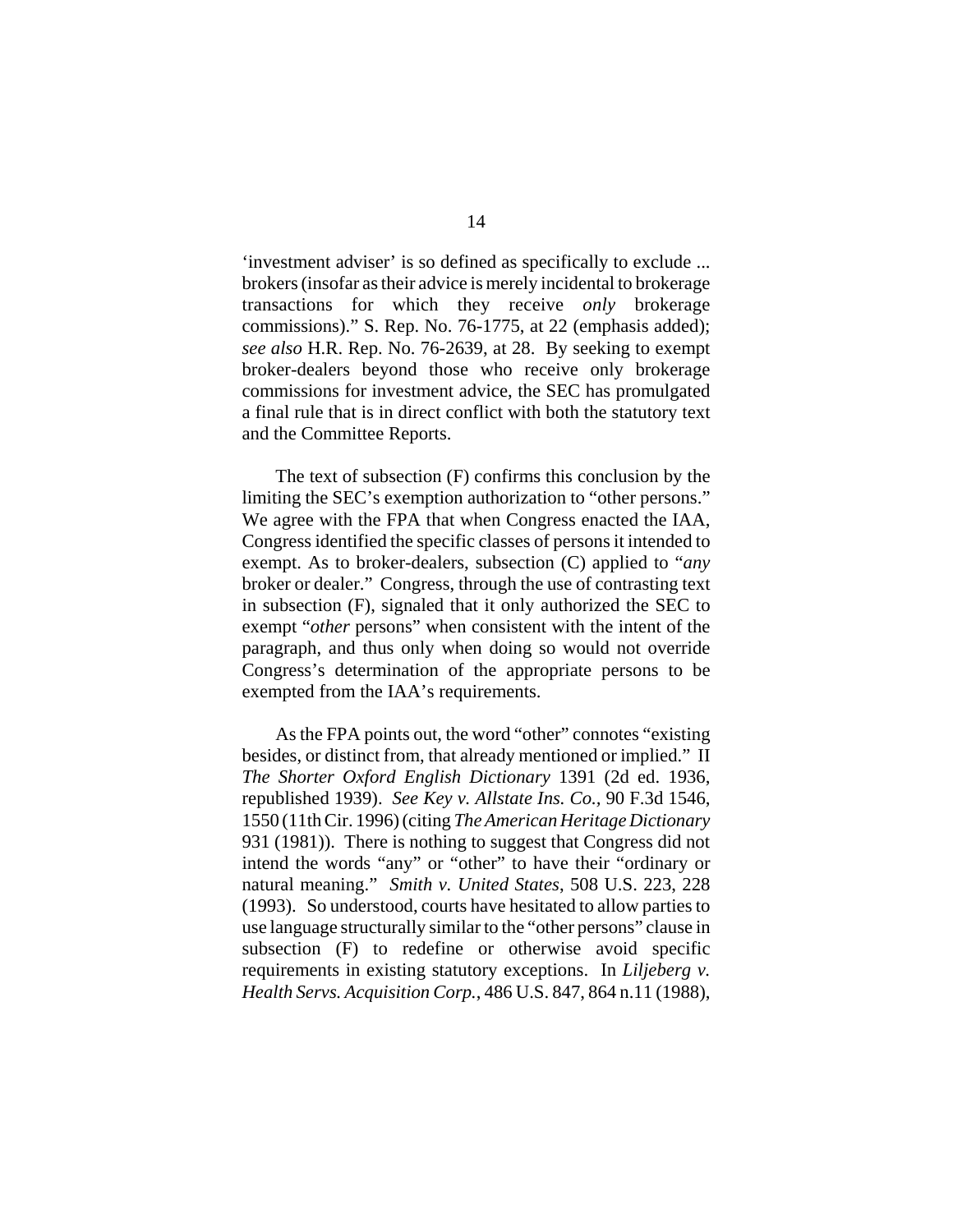for example, the Supreme Court noted that where Federal Rule of Civil Procedure 60(b) contained five explicit grounds for relief, and one non-specific "any *other* reason" clause, (emphasis added) the structure of the clauses suggested that the final clause could not be used to elude or enlarge the first five – that "clause (6) and clauses (1) through (5) are *mutually exclusive*." (emphasis added). *Accord Pioneer Inv. Servs. Co. v. Brunswick Assocs. Ltd. P'ship*, 507 U.S. 380, 393 (1993); *Hesling v. CSX Transp. Inc.*, 396 F.3d 632, 643 (5th Cir. 2005); *United States v. Erdoss*, 440 F.2d 1221, 1223 (2d Cir. 1971). Similarly, in *Am. Bankers Ass'n v. SEC*, this court explained that:

> A universal clause preceding every definition in the statute, which states only "unless the context otherwise requires," cannot provide the authority for one of the agencies whose jurisdictional boundaries are defined in the statute to alter by administrative regulation those very jurisdictional boundaries. To suggest otherwise is to sanction administrative autonomy beyond the control of either Congress or the courts.

804 F.2d 739, 754 (D.C. Cir. 1986). Our dissenting colleague attempts to distinguish these two cases as limited to situations in which one agency seeks to redraw the jurisdictional boundaries of another agency. *See* Dissenting Op. at 7-9. That interpretation, however, ignores the underlying principle in each case: where the statutory text is clear, an agency may not use general clauses to redefine the jurisdictional boundaries set by the statute.

Just as the text and structure of paragraph of  $202(a)(11)$ make it evident that Congress intended to define "investment adviser" broadly and create only a precise exemption for brokerdealers, so does a consideration of the problems Congress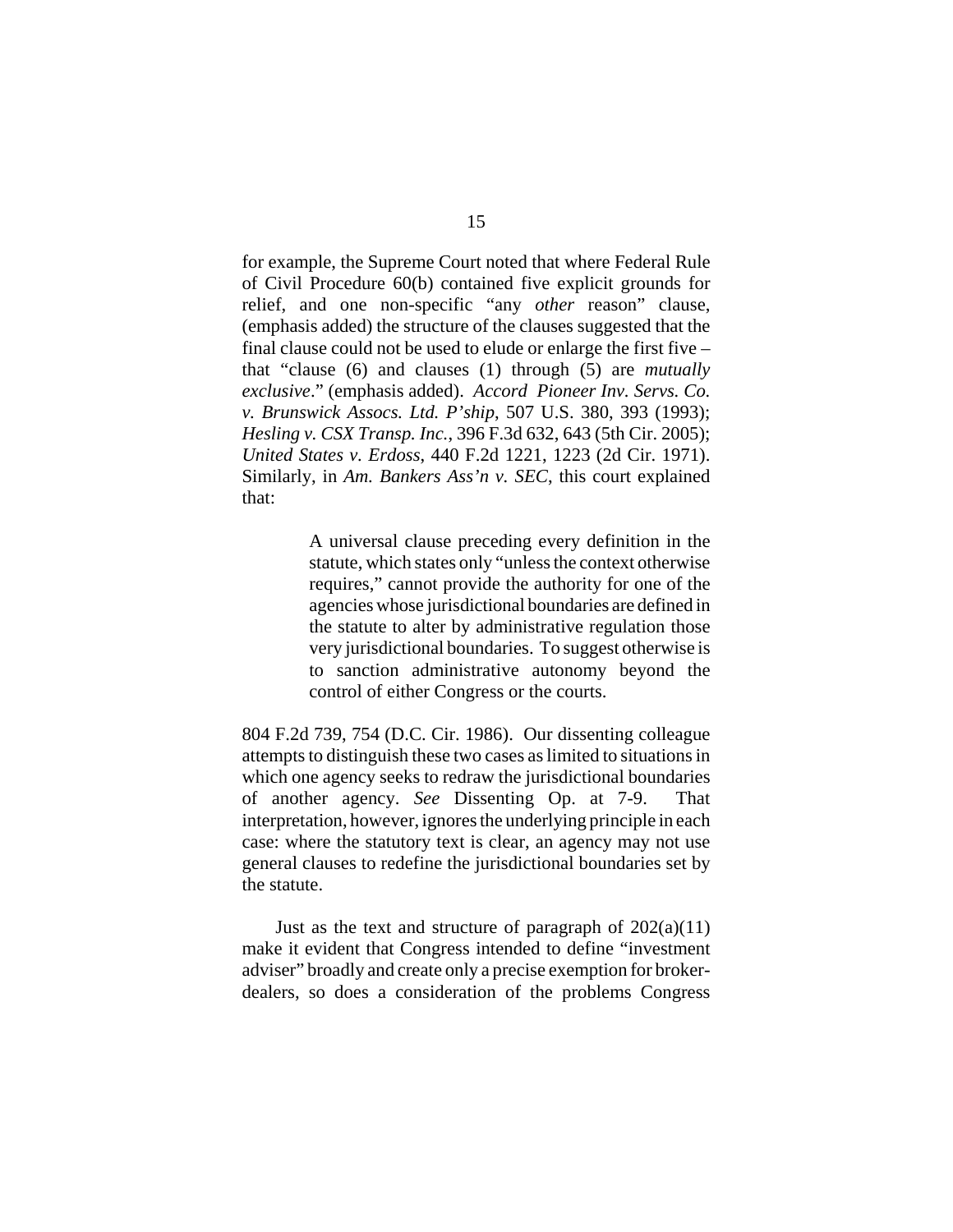sought to address in enacting the IAA. A comprehensive study conducted by the SEC pursuant to the Public Utility Holding Company Act of 1935 indicated that "many investment counsel have 'strayed a great distance from that professed function' of furnishing disinterested, personalized, continuous supervision of investments." Securities and Exchange Commission, *Investment Counsel, Investment Management, Investment Supervisory and Investment Advisory Services*, at 25 (1939) (quoting testimony of brokerage executive James N. White, of Scudder, Stevens & Clark). Floor debate on the IAA called attention to the fact that while this study was being conducted investment trusts and investment companies had perpetrated "some of the most flagrant abuses and grossest violations of fiduciary duty to investors." 86 Cong. Rec. 2844 (daily ed. Mar. 14, 1940) (statement of Sen. Wagner). Congress reiterated throughout its proceedings an intention to protect investors and bona fide investment advisers.<sup>6</sup>

The overall statutory scheme of the IAA addresses the problems identified to Congress in two principal ways: First, by establishing a federal fiduciary standard to govern the conduct of investment advisers, broadly defined, *see Transamerica Mortgage Advisors v. Lewis*, 444 U.S. 11, 17 (1979), and second, by requiring full disclosure of all conflicts of interest. As the Supreme Court noted, Congress's "broad proscription against 'any ... practice ... which operates ... as a fraud or deceit upon any client or prospective client' remained in the bill from beginning to end." *Capital Gains*, 375 U.S. at 191.

[T]he Committee Reports indicate a desire to ...

<sup>6</sup> *See, e.g.*, 86 Cong. Rec. S2844-45, 2847 (daily ed. Mar. 14, 1940); 86 Cong Rec. S8843 (daily ed. June 21, 1940); 86 Cong. Rec. H9807, 9809, 9815-16 (daily ed. Aug. 1, 1940); 86 Cong. Rec. S10077 (daily ed. Aug. 8, 1940).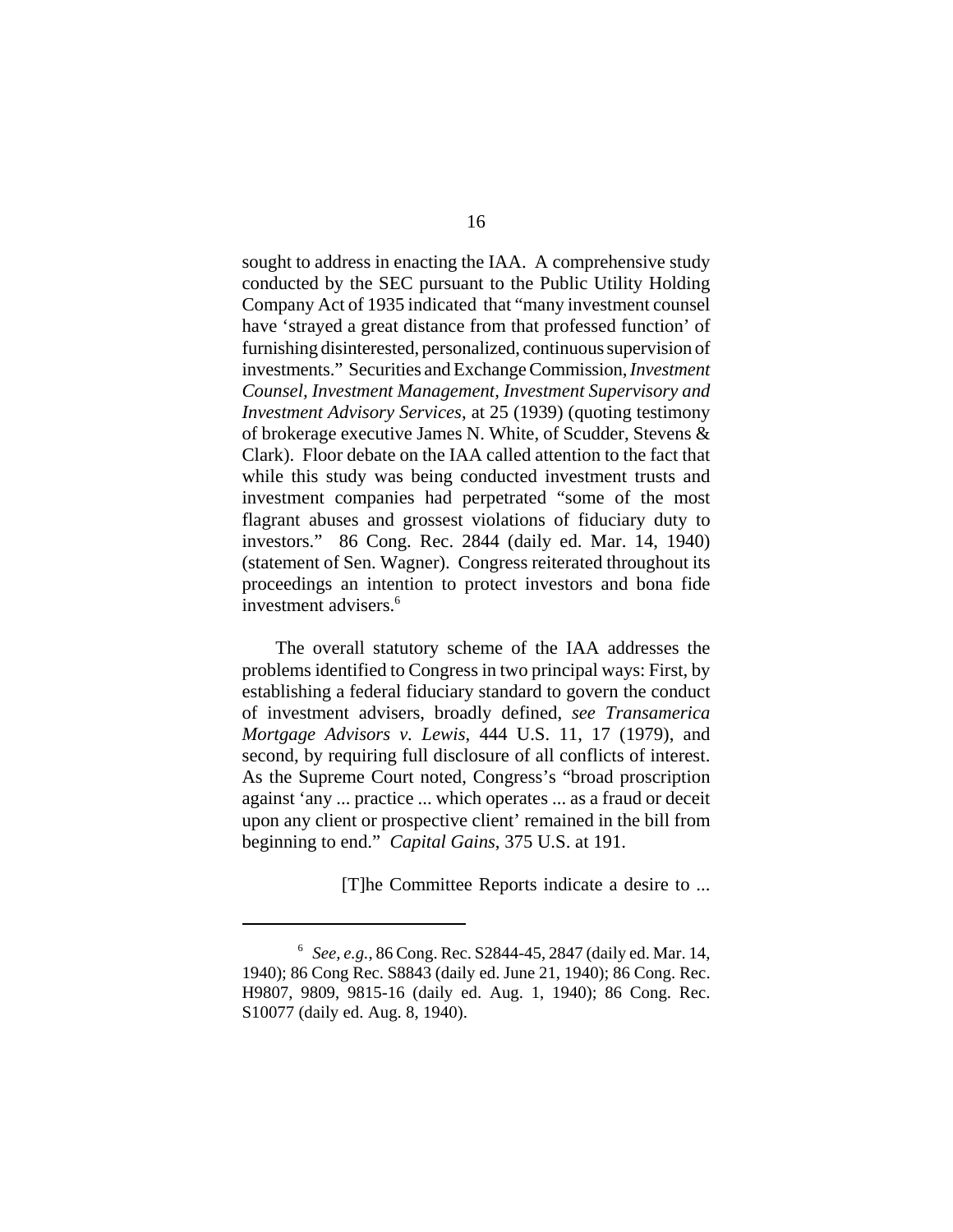eliminate conflicts of interest between the investment adviser and the clients as safeguards both to 'unsophisticated investors' and to 'bona fide investment counsel.' The [IAA] thus reflects a ... congressional intent to eliminate, or at least to expose, all conflicts of interest which might incline an investment adviser – consciously or unconsciously – to render advice which was not disinterested.

*Id*. at 191-92. This statutory scheme is inconsistent with a construction of the SEC's authority under subsection (F) that would enable persons Congress determined should be subject to the IAA to escape its restrictions.

In an attempt to overcome the plain language of the statute, the SEC asserts that Congress was also concerned about the regulation of broker-dealers under both the IAA and Exchange Act, and that such concern was reflected in the "intent" of the paragraph. *See* 70 Fed. Reg. 20,430; *see also* 64 Fed. Reg. 61,228. The SEC points to no convincing evidence that supports these assertions. At the time Congress enacted the IAA in 1940, broker-dealers were already regulated under the Exchange Act. In the IAA, Congress expressly acknowledged that the brokerdealers it covered could also be subject to other regulation. IAA § 208(b), 15 U.S.C. § 80b-8(b). The IAA's essential purpose was to "protect the public from the frauds and misrepresentations of unscrupulous tipsters and touts and to safeguard the honest investment adviser against the stigma of the activities of these individuals by making fraudulent practices by investment advisers unlawful." H.R. Rep. No. 76-2639 at 28; *see also id.* at 21. As the FPA emphasizes, there is nothing in the committee reports to suggest that Congress was particularly concerned about the regulatory burdens on broker-dealers.

While the SEC's failure to respect the unambiguous textual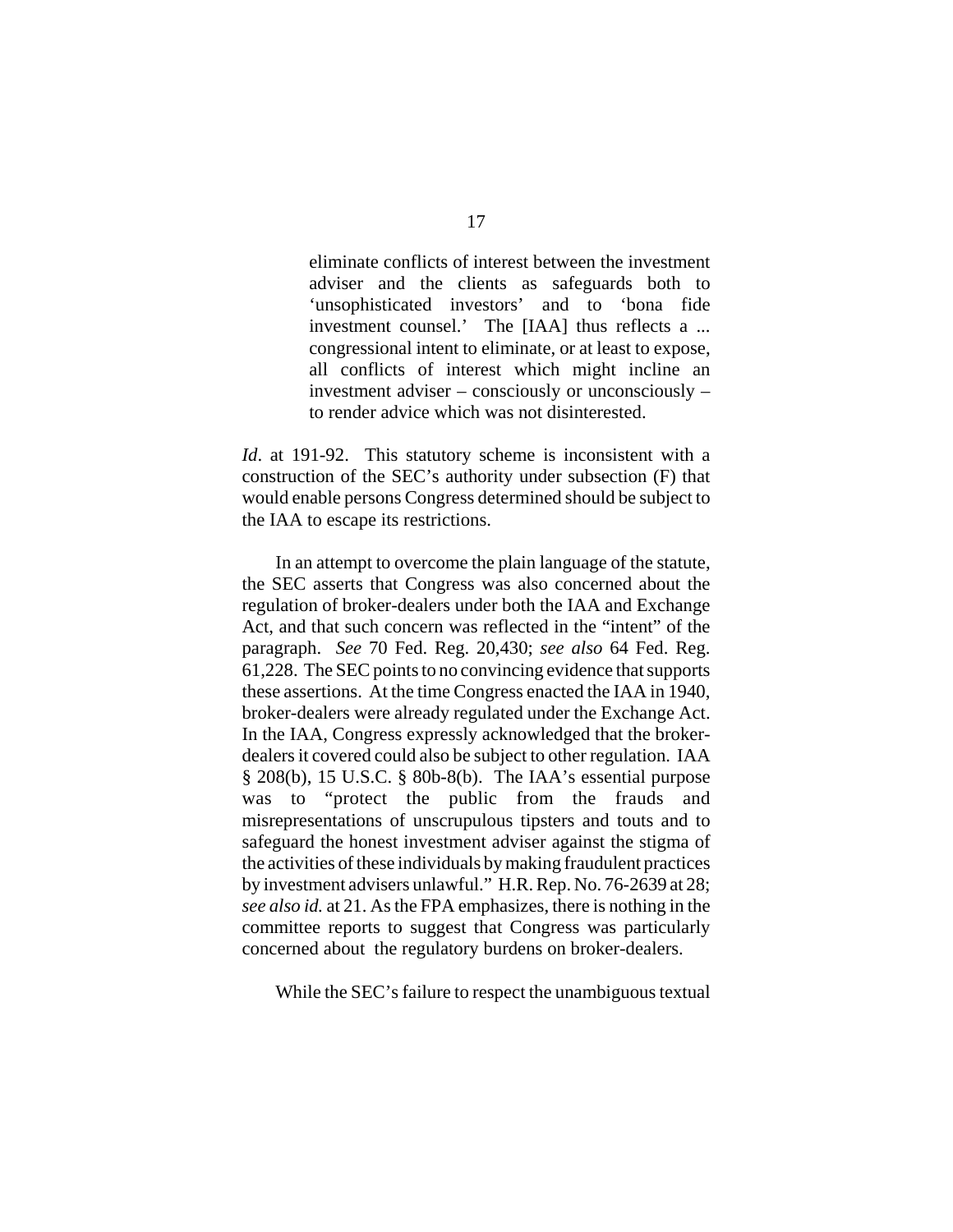limitations marked by the phrase "intent of this paragraph" and "other persons" is fatal to the final rule, an additional weakness exists in the SEC's interpretation: It flouts six decades of consistent SEC understanding of its authority under subsection (F). *Cf. Commodity Futures Trading Comm'n v. Schor*, 478 U.S. 833, 844 (1986); *Red Lion Broad. Co. v. FCC*, 395 U.S. 367, 380-82 (1969).<sup>7</sup> Subsection (F) is not a catch-all that

Clause (C) of section 202 (a)  $(11)$  amounts to a recognition that brokers and dealers commonly give a certain amount of advice to their customers in the course of their regular business, and that it would be inappropriate to bring them within the scope of the Investment Advisers Act merely because of this aspect of their business. On the other hand, that portion of clause (C) which refers to "special compensation" amounts to an equally clear recognition that a broker or dealer who is specially compensated for the rendition of advice should be considered an investment adviser and not be excluded from the purview of the Act merely because he is also engaged in effecting market transactions in securities.

11 Fed. Reg. 10,996 (Sept. 27, 1946) (reprinting SEC General Counsel opinion letter of October 28, 1940). Thus, any charges "directly related to the giving of advice" would be special compensation. *Id.*

<sup>7</sup> Very shortly after enactment of the IAA, the SEC advised that any charges directly related to the giving of investment advice would be special compensation. On October 28, 1940, the SEC General Counsel issued an opinion stating: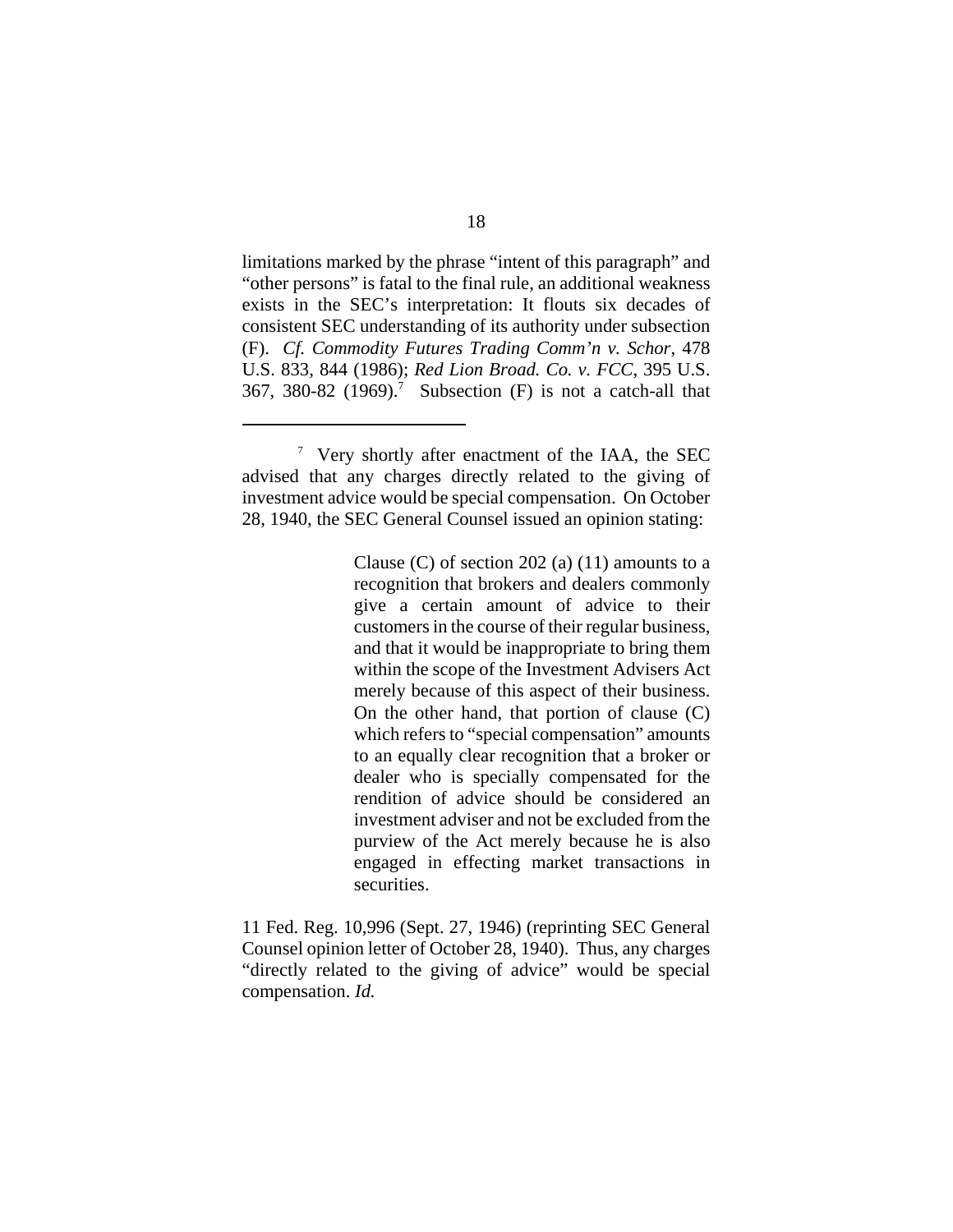authorizes the SEC to rewrite the statute. Rather, as subsection (F)'s terms provide, the authority conferred must be exercised consistent with the "intent of this paragraph" and apply to "other persons." The SEC cannot point to any instance between the 1940 enactment of the IAA and the commencement of the rulemaking proceedings that resulted in the final rule in 2005, when it attempted to invoke subsection (F) to alter or rewrite the exemptions for persons qualifying for exemptions under subsections (A)-(E). Rather, the SEC has historically invoked subsection (F) to exempt persons not otherwise addressed in the five exemptions established by Congress: For example, the adviser to a family trust who was otherwise subject to fiduciary duties, Oral Arg. Tape at 39:20-43:24; or new groups, such as

[I]f a broker-dealer has in effect, either formally or informally, two general schedules of fees available to a customer, the lower without investment advice and the higher with investment advice[,] and the difference is primarily attributable to this factor . . . the [SEC] would regard the extra charge as "special compensation" for investment advice.

43 Fed. Reg. 19,224, 19,226 (May 4, 1978). The SEC made clear at the time that "[t]his would be the case even in a situation, currently nonexistent, in which a current 'full service' firm implements a 'discount' or 'execution-only' service." *Id.*; *see also Townsend & Assocs., Inc.*, SEC No-Action Letter, 1994 SEC No-Act. LEXIS 739 (Sept. 21, 1994)*; Am. Capital Fin. Servs., Inc.*, SEC No-Action Letter, 1985 SEC No-Act. LEXIS 2209 (Apr. 29, 1985).

This contemporary interpretation was reflected as well when the SEC addressed two-tiered pricing arrangements (including a discounted fee arrangement) in 1978: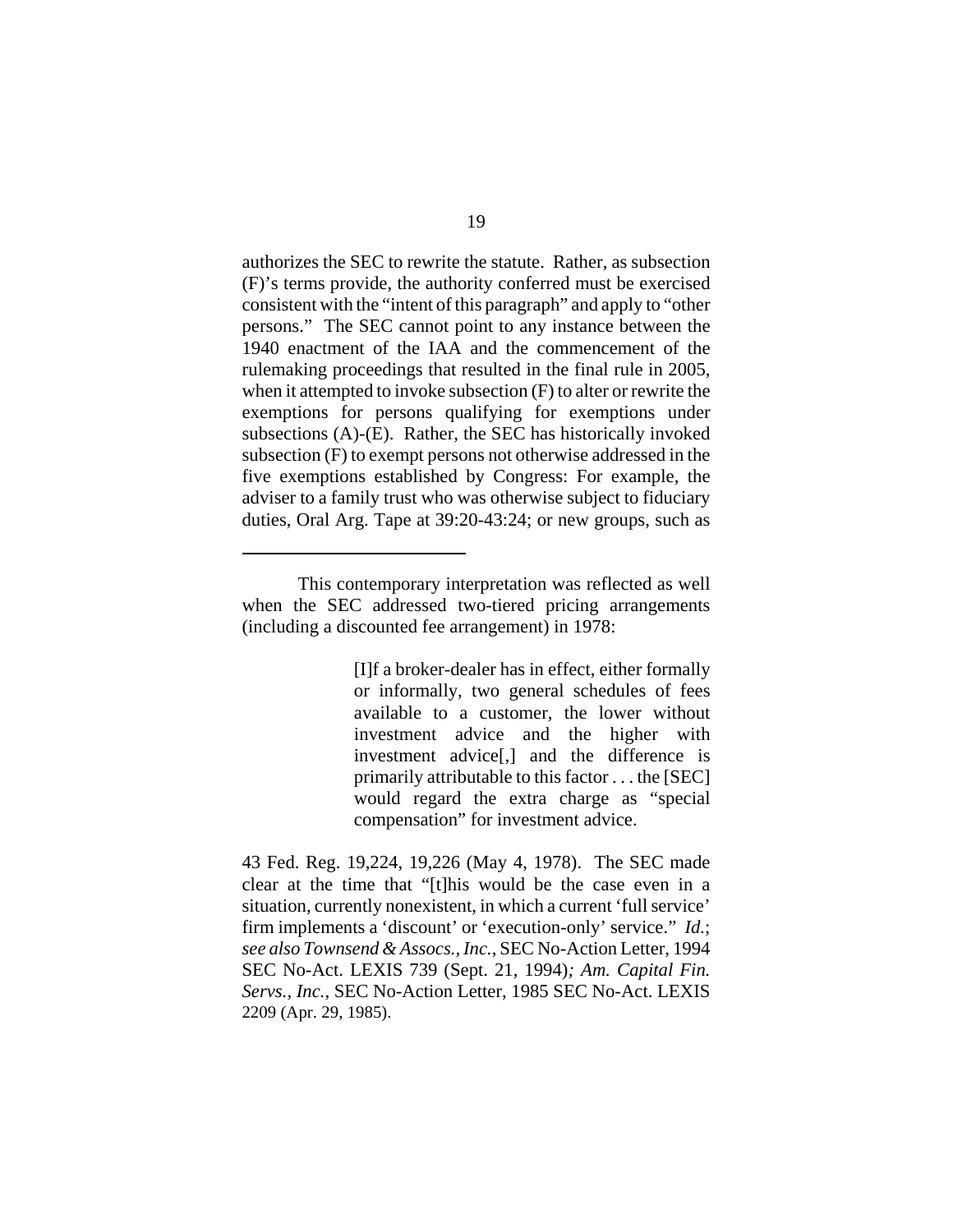thrift institutions acting in a fiduciary capacity, 69 Fed. Reg. 25,777-90 (May 7, 2004), and World Bank instrumentalities that provide advice only to sovereigns, *In re Int'l Bank for Reconstr. & Dev.,* 2001 SEC LEXIS 1782 (Sept. 4, 2001). As the SEC's own actions for the last 65 years suggest, subsection (F) serves the clear purpose of authorizing the SEC to address persons or classes involving situations that Congress had not foreseen in the statutory text – not to broaden the exemptions of the classes of persons (such as broker-dealers) Congress had expressly addressed.

The SEC unconvincingly attempts to defend its expansive interpretation of subsection  $(F)$  by likening it to section  $6(c)$  of the ICA, 15 U.S.C.  $\frac{8}{9}$  80a-6(c). Section 6(c) of the ICA empowers the SEC to grant exemptions from the ICA, or any rule or regulation adopted under it, "if and to the extent that such exemption is necessary or appropriate in the public interest and consistent with the protection of investors and the purposes fairly intended by the policy and provisions" of the ICA. This court has noted that the SEC "has exercised this authority to exempt persons not within the intent of the [ICA] and generally to adjust its provisions to take account of special situations not foreseen when the [ICA] was drafted." *NASD v. SEC*, 420 F.2d 83, 92 (D.C. Cir. 1969), vacated on other grounds, *Investment Co. Inst. v. Camp*, 401 U.S. 617 (1971). Reliance on *NASD* does not advance the SEC's position as the plain text of the ICA is far broader than that of IAA subsection (F). The ICA expressly refers to the SEC's view of "the public interest" as a basis for new exemptions. "[W]e assume that in drafting ... legislation, Congress said what it meant." *United States v. LaBonte*, 520 U.S. 751, 757 (1997). Although Congress amended the IAA in 1970, *see supra* n.3, and repeated the same ICA language highlighted in *NASD* in § 206A of the IAA, 15 U.S.C. § 80b-6a, the SEC disavows any reliance on § 206A in promulgating the final rule, *see* 70 Fed. Reg. 20,453; Respondent's Br. at 27 n.10,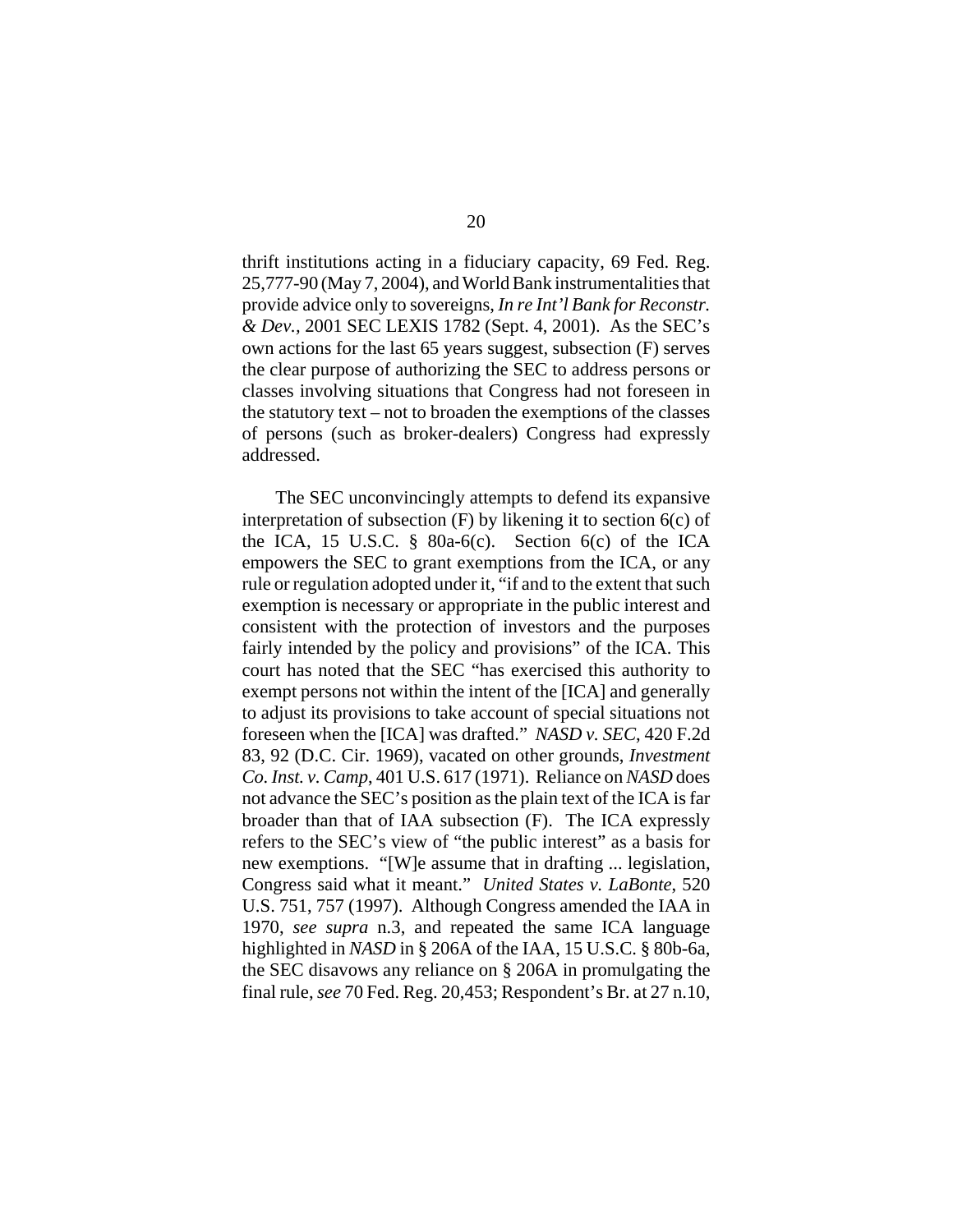and thus the court has no occasion to express an opinion on the SEC's authority under it, *see SEC v. Chenery Corp.*, 318 U.S. 80, 95 (1943). But the broader language found in § 206A supports the conclusion that subsection (F) must be read more narrowly. *Cf. Duncan v. Walker*, 533 U.S. 167, 174 (2001); *City of Chicago v. Envtl. Def. Fund*, 511 U.S. 328, 338 (1994).

In light of the context in which Congress drafted subsections (C) and (F), we conclude that, as indicated by the structure of  $\S$  202(a)(11) and the problems that Congress addressed in the IAA, as well as the other indicators of Congress's intent, under *Chevron* step one the text of subsections (C) and (F) is unambiguous, and that, therefore, the SEC has exceeded its authority in promulgating the final rule. Our dissenting colleague's analysis fails to confront two realities of statutory construction. First, "[a]mbiguity is a creature not of definitional possibilities but of statutory context." *Brown v. Gardner*, 513 U.S. 115, 118 (1994). Congress has used words having ordinary meaning – "*any* broker or dealer" in subsection (C) and "*other* persons" in subsection (F) – and a familiar structure to express its "intent" in addressing problems identified by the industry and the SEC. Second, the absence of a statutory definition of "intent of this paragraph" and "other persons" does not necessarily render their meaning ambiguous. *See Goldstein v. SEC*, 451 F.3d 873, 878 (D.C. Cir. 2006). Again, the meaning of the text is defined by its context as set forth in the normal meaning of the words, the structure of paragraph 11, and the problems Congress sought to address in the IAA. Because the court's duty is to give meaning to each word of a statute, the court cannot properly treat one authorization, under subsection (F), as duplicative of another authorization, under Section 206A. *See supra* at 20; Dissenting Op. at 10. Consequently, section 202(a)(11)(F) does not lend itself to alternative meanings; to conclude otherwise would undermine Congress's purpose in enacting the IAA — to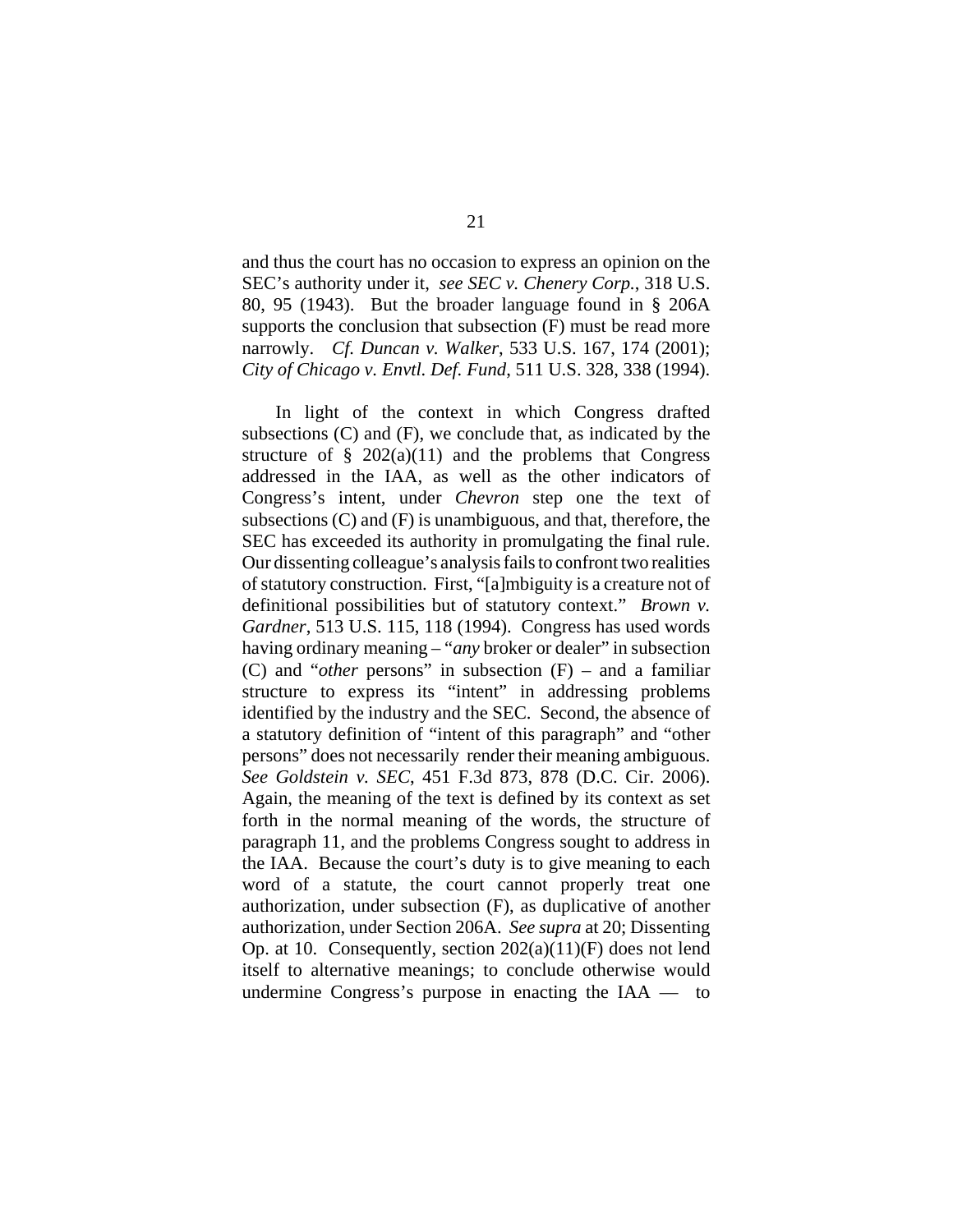protect consumers and honest investment advisers and to establish fiduciary standards and require full disclosure of all conflicts of interests of "investment advisers," broadly defined. The SEC's suggestion that "new" broker-dealer marketing developments fall within the scope of its authority under subsection (F) ignores its own contemporaneous understanding of Congressional intent to capture such developments. *See supra* at 17 and note 7. Although an agency may change its interpretation of an ambiguous statute, all elements of the traditional tools of statutory interpretation confound the SEC's effort to walk away from its long-settled view of the limits of its authority under subsection (F) and our dissenting colleague's attempt to find an alternative meaning at this late date.

The SEC's invocation of its general rulemaking authority under IAA section  $211(a)$ <sup>8</sup> is likewise to no avail because it suggests no intention by Congress that the SEC could ignore either of the two requirements in subsection (C) for broker-

15 U.S.C. § 80b–11(a).

<sup>8</sup> Section 211(a) provides:

The Commission shall have authority from time to time to make, issue, amend, and rescind such rules and regulations and such orders as are necessary or appropriate to the exercise of the functions and powers conferred upon the Commission elsewhere in this subchapter. For the purposes of its rules or regulations the Commission may classify persons and matters within its jurisdiction and prescribe different requirements for different classes of persons or matters.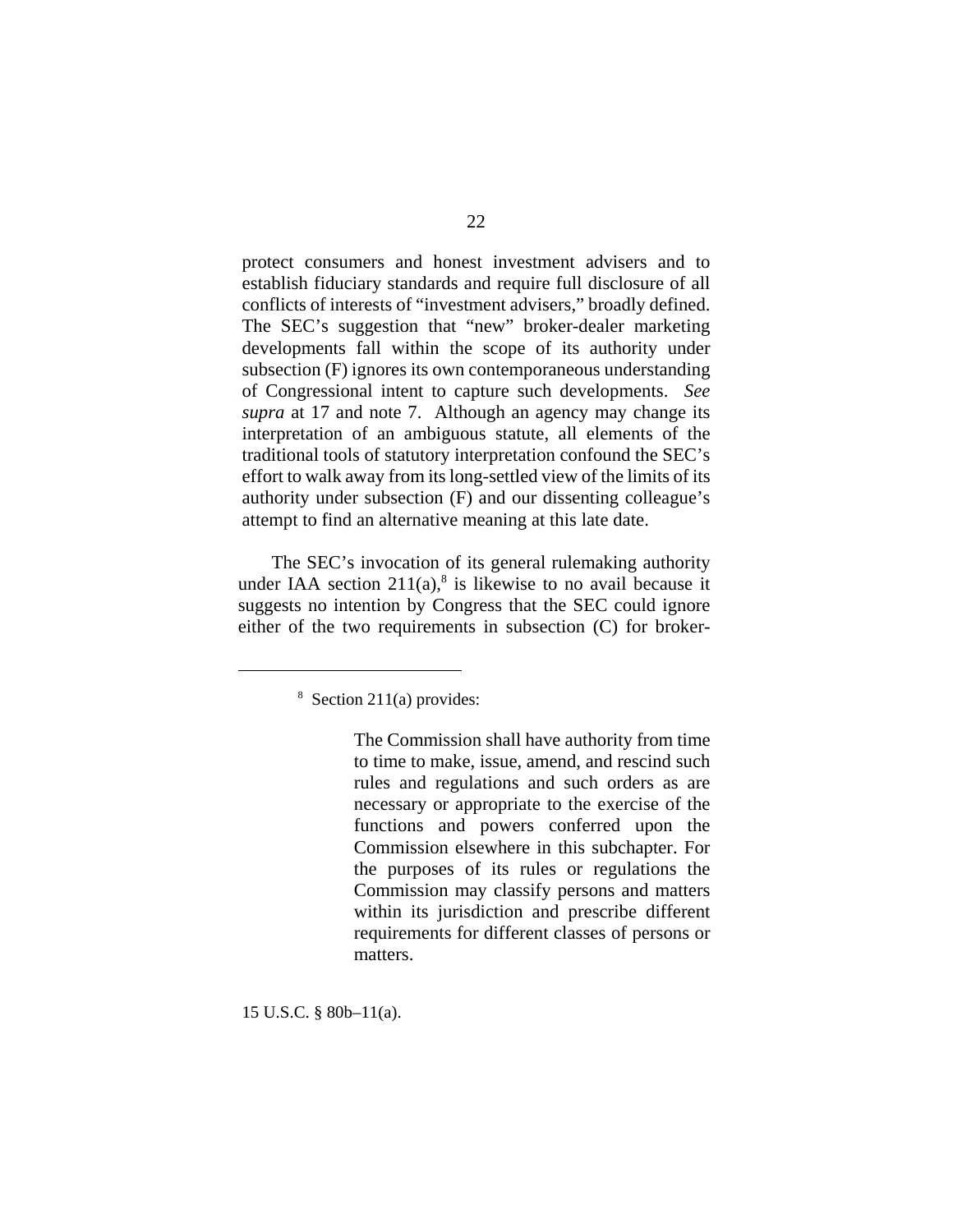dealers to be exempt from the IAA. *See Am. Bankers*, 804 F.2d at 755. Paraphrasing an apt observation, while, in the SEC's view, "[t]he statute may be imperfect, ... the [SEC] has no power to correct flaws that it perceives in the statute it is empowered to administer. Its [subsection (F) authority and its] rulemaking power[s] [are] limited to adopting regulations to carry into effect the will of Congress as expressed in the statute." *Bd. of Governors v. Dimension Fin. Corp.*, 474 U.S. 361, 374 (1986).

Accordingly, we grant the petition and vacate the final rule. *See North Carolina v. Fed. Energy Regulatory Comm'n*, 730 F.2d 790, 795-96 (D.C. Cir. 1984); *cf*. *K Mart Corp. v. Cartier, Inc.*, 486 U.S. 281, 294 (1988). The final rule does not contain a severability clause; nor does the SEC suggest it is severable. Paragraph (b) is expressly tied to paragraph (a). Although, absent (a) or (b), paragraph (c) merely states the current law, the SEC identifies paragraph (c) as one of "three separate, yet related, parts" of the final rule. Respondent's Br. at 11, 13. Paragraph (d) defines a term used in paragraphs (a) and (b). The SEC release to the final rule states that paragraph (d) institutes a policy change based on its interpretation of subsection (F), *see* 70 Fed. Reg.20,439-440, but otherwise identifies paragraph (d) in the release as part and parcel of the final rule, *see, e.g., id.* at 20,424.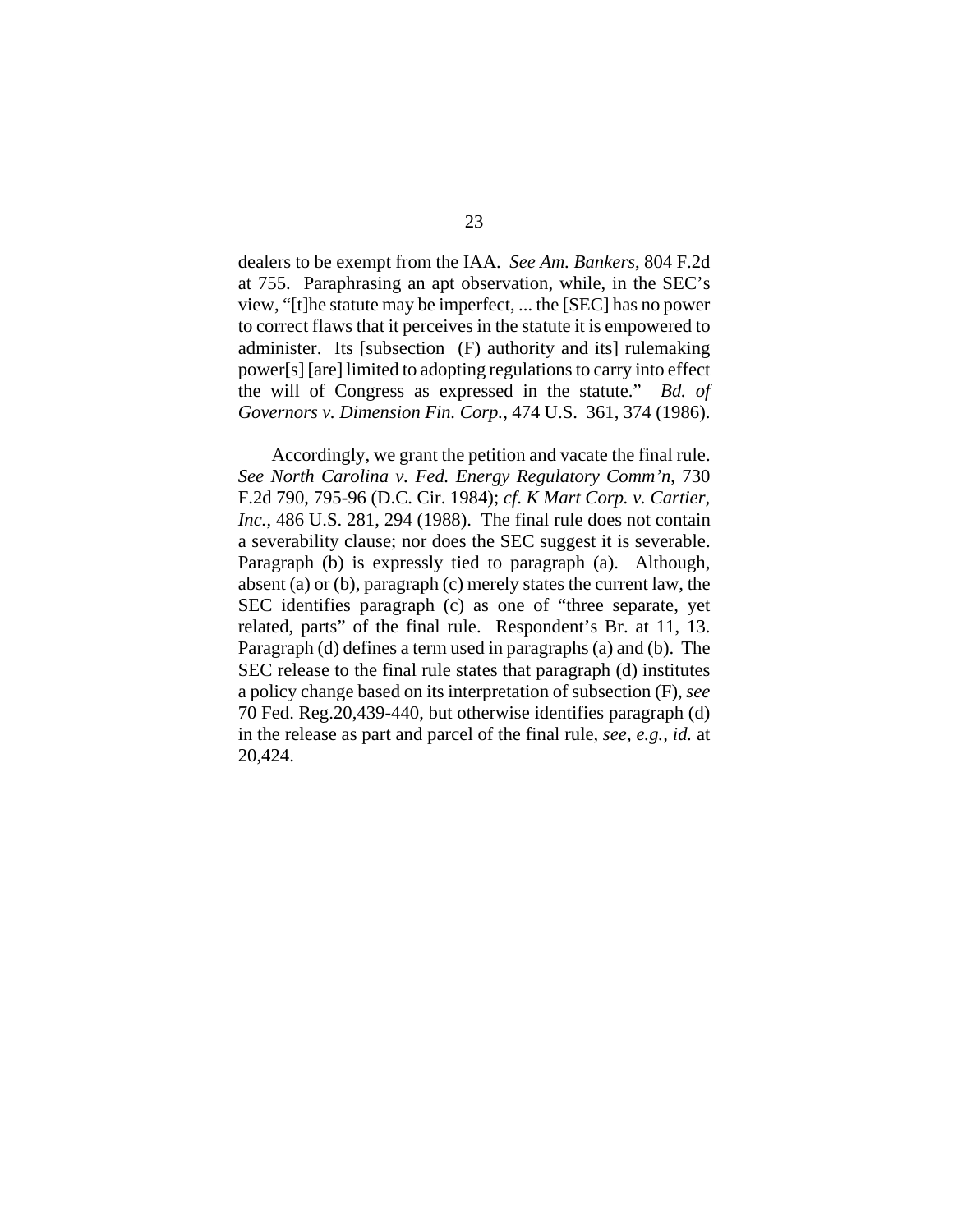### GARLAND, *Circuit Judge*, dissenting:

The Investment Advisers Act contains five specific exceptions, and further authorizes the SEC to exempt "such other persons not within the intent of this paragraph, as the Commission may designate by rules." 15 U.S.C. § 80b-2(a)(11). Unlike my colleagues, I cannot derive an unambiguous meaning from the terms "such other persons" and "within the intent of this paragraph." As required by *Chevron*, I would therefore defer to the SEC's reasonable interpretation of the statute it administers and uphold the Commission's fee-based brokerage rule.

I

The Investment Advisers Act (IAA) imposes a series of requirements on "investment advisers." *See* 15 U.S.C. §§ 80b-3 to -6. Paragraph 11 of section 202(a) of the Act defines an "investment adviser" as "any person who, for compensation, engages in the business of advising others . . . as to the value of securities or as to the advisability of investing in, purchasing, or selling securities," unless that person comes within one of six exceptions. *Id.*  $\frac{1}{5}$  80b-2(a)(11).<sup>\*</sup> The first five exceptions include, inter alia, certain banks and bank holding companies, certain lawyers and accountants, and -- most relevant here - certain brokers and dealers. The exception relating to brokerdealers -- subsection (C) -- exempts:

> any broker or dealer whose performance of [advisory] services is solely incidental to the conduct of his business as a broker or dealer and who receives no special compensation therefor.

<sup>\*</sup> Congress added a seventh exception in 2006. My citations, like the court's, are to the pre-amendment statute.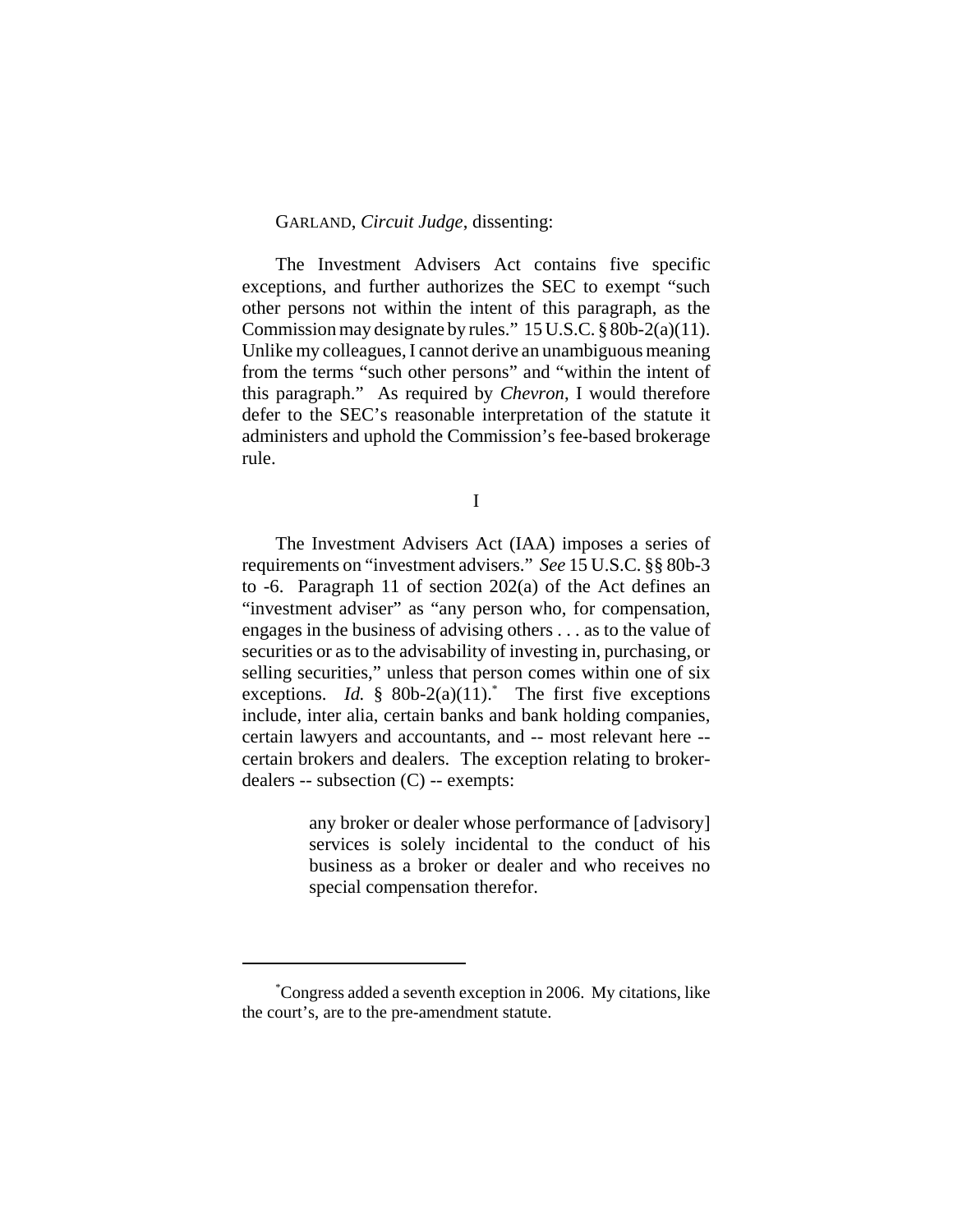*Id.* § 80b-2(a)(11)(C). The SEC has construed "special compensation" to mean any compensation other than brokerage commissions (or dealers' "mark-ups" or "mark-downs"). *See* Certain Broker-Dealers Deemed Not To Be Investment Advisers, 70 Fed. Reg. 20,424, 20,425 & n.10 (Apr. 19, 2005) [hereinafter Certain Broker-Dealers]. Hence, a broker-dealer who receives any kind of compensation other than commissions does not come within the subsection (C) exception, even if he, too, provides advice solely as an incident to his business as a broker-dealer. *See id.* at 20,425.

In addition to the five specific exceptions, the IAA's definition of covered investment advisers includes a sixth exception -- subsection (F) -- which reads as follows:

> such other persons not within the intent of this paragraph, as the Commission may designate by rules and regulations or order.

15 U.S.C. § 80b-2(a)(11)(F). That exception is the crux of this case. In the final rule currently under attack, the SEC exercised its authority under subsection (F) to create an exception for broker-dealers whose provision of advice is also solely incidental to their brokerage services, but who receive a particular kind of non-commission compensation. These brokerdealers -- a group that did not exist when the IAA was passed in 1940 -- charge either a fixed fee or a fee based on the amount of assets in the customer's account. In return, they provide the customer with a traditional package of brokerage services that includes investment advice, execution, arranging for delivery and payment, and custodial and recordkeeping services. Certain Broker-Dealers, 70 Fed. Reg. at 20,425. Because these brokerdealers receive fee-based compensation rather than commissions, they receive "special compensation" within the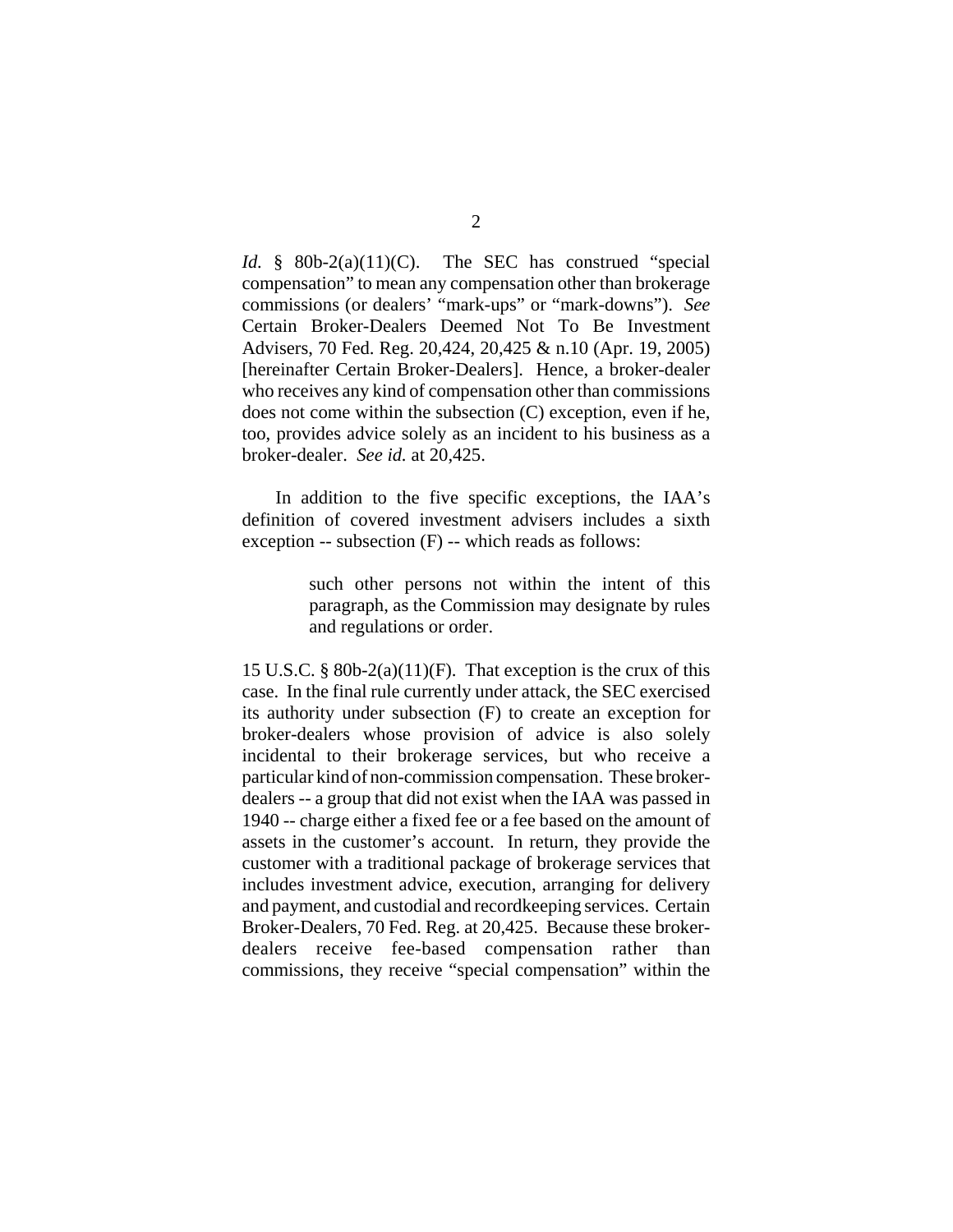meaning of subsection (C) and hence are not covered by that exception. *See id.*

As the court states, the question before us is whether subsection (F) gives the SEC the authority to "except from IAA coverage an additional group of broker-dealers beyond the broker-dealers exempted by Congress in subsection (C)." Court Op. at 11. The SEC believes that it does. In the Commission's view, although these broker-dealers receive "special compensation" in a technical sense, they provide investment advice in the same manner as those who are exempt under subsection (C), and exempting them would thus serve the same purpose. *See infra* Part III.

Under the first step of *Chevron* analysis, if the terms of subsection (F) unambiguously preclude the SEC's interpretation, we must reject it. *See Chevron USA Inc. v. Natural Res. Def. Council, Inc.*, 467 U.S. 837, 842-44 (1984). If the terms are ambiguous, however, we must proceed to *Chevron*'s second step and defer to the SEC's interpretation if it is reasonable. *See id.*; *Nat'l Cable & Telecomms. Ass'n v. Brand X Internet Servs.*, 545 U.S. 967, 980 (2005).

II

The court begins and ends its analysis at *Chevron* step one, concluding that the SEC unambiguously lacks authority under subsection (F) to exempt any broker-dealers beyond those specified in subsection (C). Court Op. at 21. The court reaches this conclusion based on its examination of the subsection (F) terms "such other persons" and "within the intent of this paragraph." I fail to appreciate the clarity of either term. Indeed, apart from the inherent ambiguity of the words themselves, clarity is particularly elusive because subsection (F)'s final clause -- "as the Commission may designate by rules"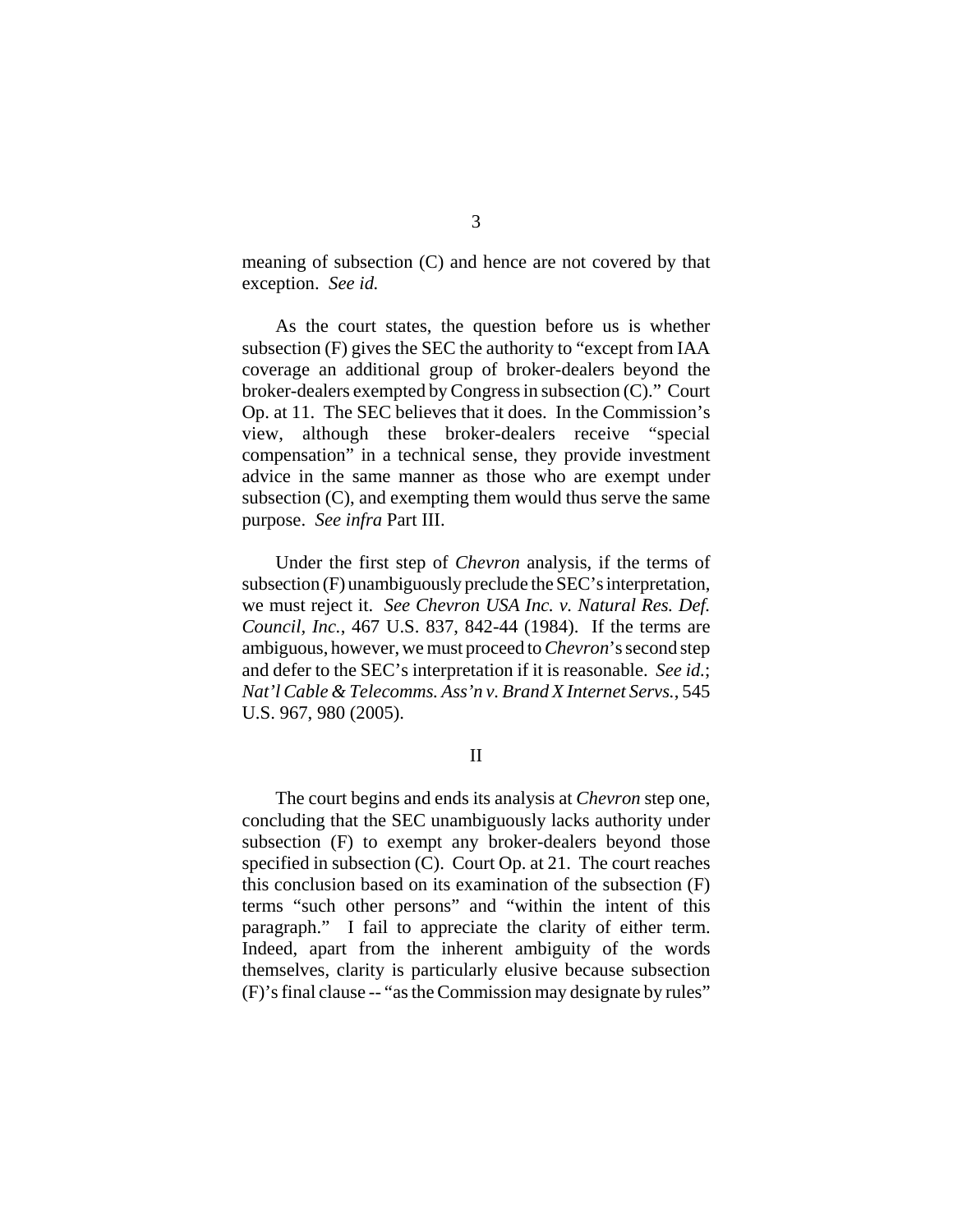-- expressly authorizes the SEC to determine the intent of the paragraph and designate further exceptions by regulation. As the Supreme Court instructed in *Chevron*, where "there is an express delegation of authority to the agency to elucidate a specific provision of the statute by regulation[,] [s]uch legislative regulations are given controlling weight unless they are arbitrary, capricious, or manifestly contrary to the statute." *Chevron*, 467 U.S. at 843-44; *see Am. Council on Educ. v. FCC*, 451 F.3d 226, 232 (D.C. Cir. 2006).

Like my colleagues, I begin with the term "within the intent of this paragraph." Under *Chevron*, a statutory term is unambiguous only if Congress has "directly spoken to the precise question at issue." 467 U.S. at 842-43. The court is obviously correct in stating that "the plain text *of subsection (C)* exempts only broker-dealers who do not receive special compensation for investment advice" -- that is, broker-dealers who do not receive compensation other than commissions. Court Op. at 13 (emphasis added). But that is not the precise question before us. That question is whether Congress intended *subsection (F)* to permit the SEC to exempt broker-dealers beyond those already exempt under subsection (C).

The court cannot point to any words in paragraph 11, or in any other paragraph of the Act, that suggest a negative answer to that question -- or that explain what Congress intended with respect to that question at all. Instead, the court appears to rely on a version of the *expressio unius* canon -- the principle that the mention of one thing implies the exclusion of another -- by reasoning that the exception for some broker-dealers in subsection (C) means that coverage of all other broker-dealers must be "within the intent of" paragraph 11. But this court has repeatedly held that *expressio unius* is "an especially feeble

A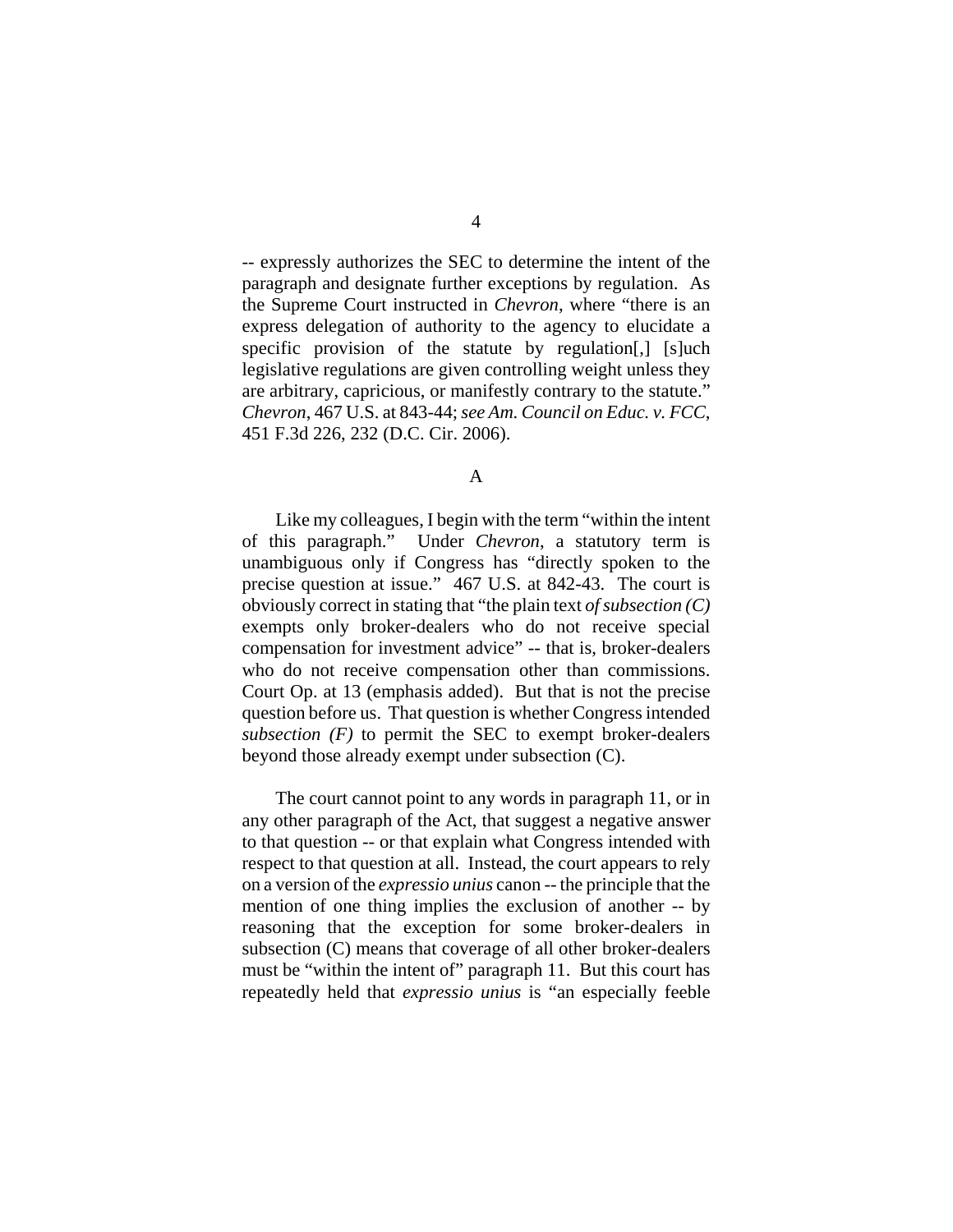helper in an administrative setting, where Congress is presumed to have left to reasonable agency discretion questions that it has not directly resolved." *Martini v. Fed. Nat'l Mortgage Ass'n*, 178 F.3d 1336, 1343 (D.C. Cir. 1999) (quoting *Cheney R.R. Co. v. ICC*, 902 F.2d 66, 69 (D.C. Cir. 1990)) (internal quotation marks omitted); *see Texas Rural Legal Aid, Inc. v. Legal Servs. Corp.*, 940 F.2d 685, 694 (D.C. Cir. 1991) ("[T]he *expressio* canon is simply too thin a reed to support the conclusion that Congress has clearly resolved the issue."). The canon's negative inference is particularly implausible where -- as in subsection (F) -- Congress has explicitly authorized additional exceptions beyond those specified in the statute.

Turning from the statutory text to the legislative history, the court quotes a committee report stating that the "'term "investment adviser" is so defined as specifically to exclude ... . brokers (insofar as their advice is merely incidental to brokerage transactions for which they receive *only* brokerage commissions).'" Court Op. at 14 (quoting S.REP. NO. 76-1775, at 22 (1940)) (emphasis added by the court); *see also* H.R.REP. NO. 76-2639, at 28 (1940). This quotation, however, has the same problem identified above. The committee was referring only to the specific exclusion provided by subsection (C), and not to the further exclusions permitted by subsection (F). That is made clear by the sentence that follows the one quoted by the court: "*In addition*, the Commission is authorized by rules and regulations or order, to make certain *further* exceptions according to prescribed statutory standards." S. REP. NO. 76- 1775, at 22 (emphasis added); *see also* H.R. REP. NO. 76-2639, at 28. There is nothing in the committee report that explains Congress' intentions with respect to those "further exceptions."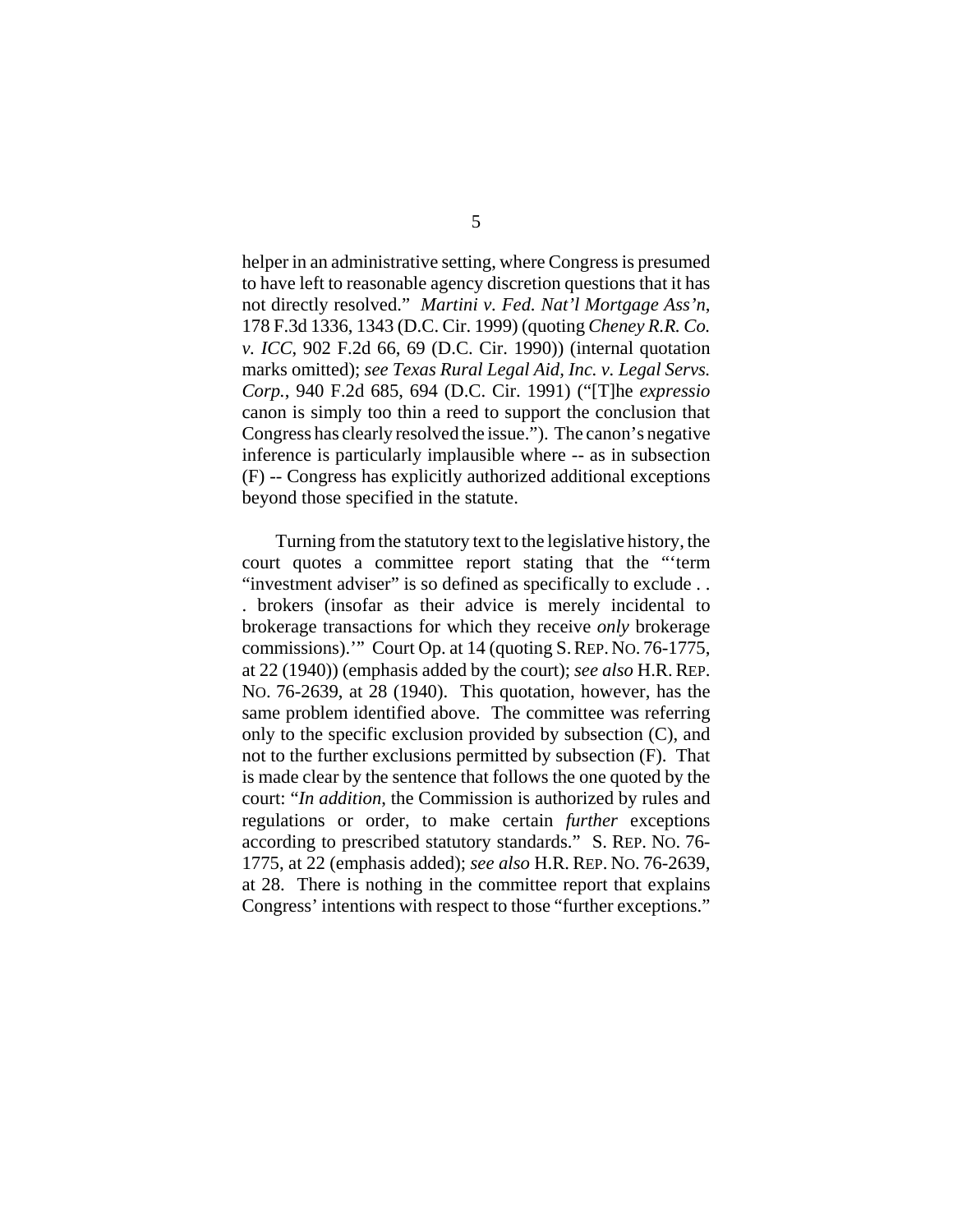The court also perceives clarity in the subsection (F) term "such other persons." According to the court, "other persons" excludes any person who is a member of one of the broad categories referenced in paragraph 11's five specific exceptions. Because some broker-dealers are referenced in subsection (C), the court concludes that the subset of broker-dealers covered by the fee-based brokerage rule cannot constitute "other persons" within the meaning of subsection (F). *See* Court Op. at 14-15. The SEC, by contrast, contends that "other persons" excludes only those persons who actually come within one of the five preceding exceptions. On the SEC's reading, the fee-based brokerage rule is a permissible exercise of the Commission's

delegated authority because it exempts broker-dealers other than

those exempted by subsection (C).

Because the IAA does not define "other persons," the court turns to the dictionary to find its meaning. There, the court learns that "the word 'other' connotes 'existing besides, or distinct from, that already mentioned or implied.'" *Id.* at 14 (quoting 2 THE SHORTER OXFORD ENGLISH DICTIONARY 1391 (2d ed. 1936, republished 1939)). But like the text and the legislative history, the dictionary fails to resolve the precise question at issue. It cannot tell us whether the persons "already mentioned" in subsection (C) are "any broker or dealer," as one might reasonably conclude if one looked only at the first four words of the subsection, or instead are "any broker or dealer whose performance of such services is solely incidental to the conduct of his business . . . and who receives no special compensation therefor," as one might reasonably conclude if one looked at *all* the words of the subsection. The SEC takes the latter approach, and neither the plain text nor the dictionary bars that construction. This should end the *Chevron* step one inquiry.

6

B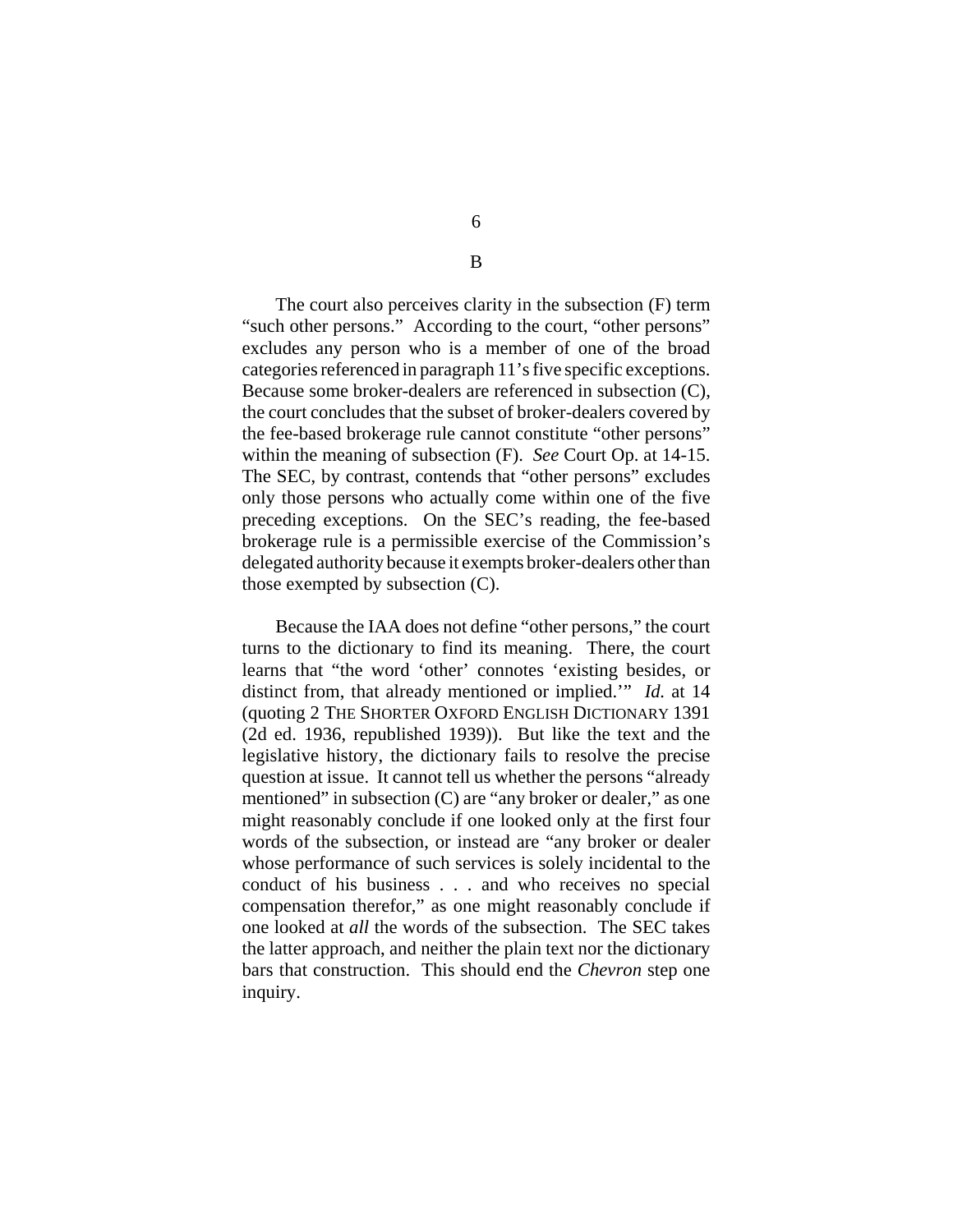Turning away from the IAA altogether, the court next looks to judicial precedents construing two different provisions -- Federal Rule of Civil Procedure 60(b) and the Securities Exchange Act of 1934. These cases, however, shed no light on the IAA.

In *Liljeberg v. Health Services Acquisition Corp.*, 486 U.S. 847 (1998), the Supreme Court interpreted Rule 60(b), which allows a court to grant relief from a final judgment for any of five sets of specific reasons (e.g., mistake), or -- under the Rule's sixth clause -- for "any other reason justifying relief." FED. R. CIV. P. 60(b). Although *Liljeberg* does state that "'clause (6) and clauses (1) through (5) are mutually exclusive,'" Court Op. at 15 (quoting *Liljeberg,* 486 U.S. at 864 n.11), the case is wholly inapposite. First, the Court was interpreting Rule 60(b) de novo, not reviewing an agency interpretation entitled to *Chevron* deference. At most, then, the Court's statement indicates what it regarded as the *best* interpretation of the phrase "any other reason," not what it saw as the only possible interpretation. Second, the reason the Court read Rule 60(b) as it did was that the rule contains a one-year statute of limitations for seeking relief under clause (1), while motions under clause (6) need only be brought within a "reasonable time." Hence, barring a party from basing a clause (6) claim on the same grounds specified in clause (1) was necessary "to prevent clause (6) from being used to circumvent the 1-year limitations period that applies to clause (1)." *Liljeberg*, 486 U.S. at 864 n.11. There is nothing similar in the structure of IAA paragraph 11. Finally, the reading of Rule 60(b)'s "any other reason" clause rejected by the Supreme Court is actually the inverse of the SEC's reading of subsection (F). The Court stated that "a party may 'not avail himself of the broad "any other reason" clause' . . . if his motion is based *on grounds specified* in clause (1)." *Id.* (emphasis added) (quoting *Klapprott v. United States*, 335 U.S. 601, 613 (1949)). That is,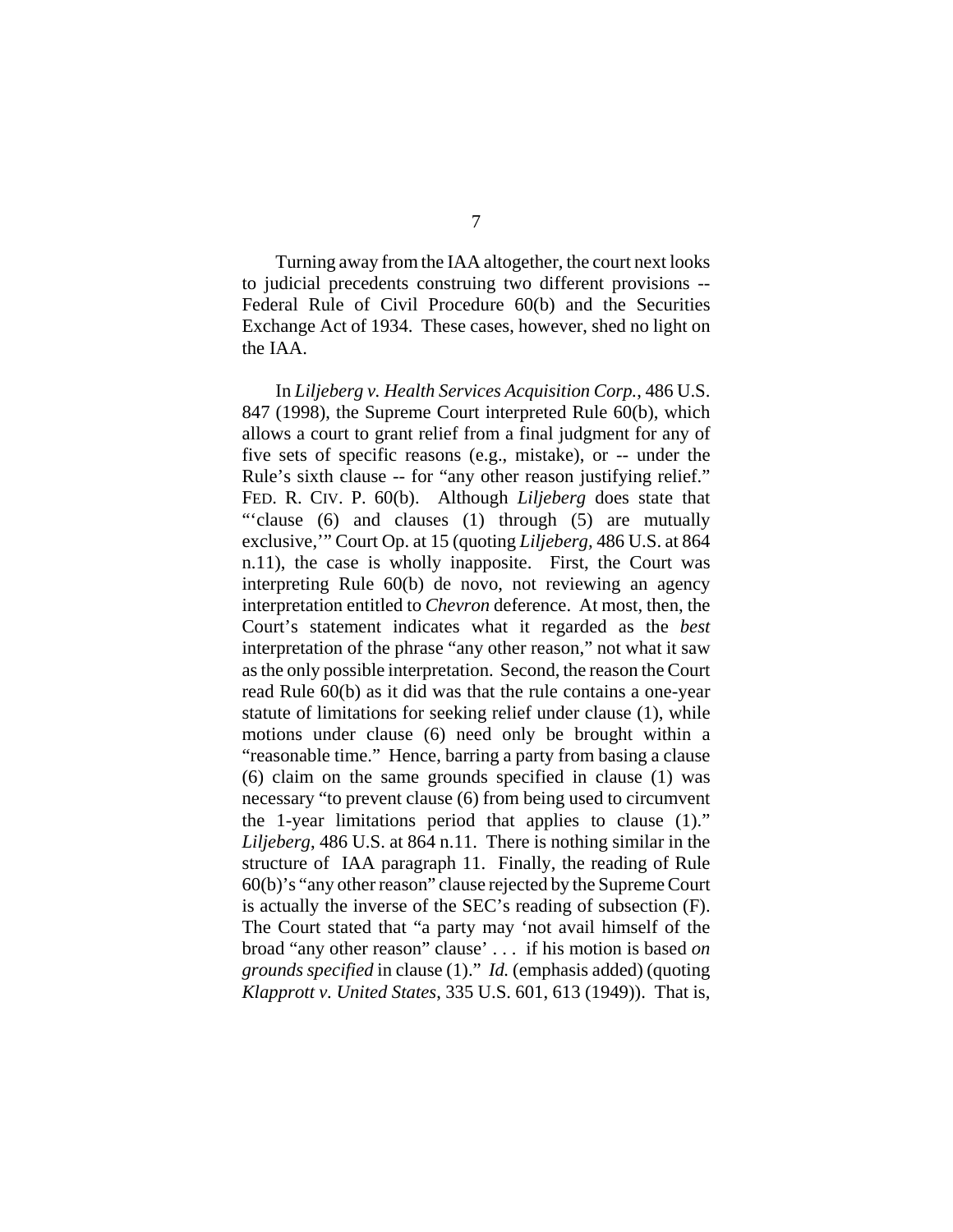a person who qualifies for relief under clause (1) cannot also obtain relief under clause (6). Here, by contrast, the SEC employed subsection (F)'s "such other persons" language to create an exception for persons who could *not* qualify for an exception under any of the preceding subsections.

This circuit's interpretation of the Securities Exchange Act in *American Bankers Association v. SEC*, 804 F.2d 739 (D.C. Cir. 1986), is likewise inapposite. There, the court declined to accord *Chevron* deference to an SEC interpretation because it concerned the allocation of jurisdiction between the SEC and other agencies. The Exchange Act expressly excludes "banks," which are regulated by the federal banking agencies, from the definitions of "brokers" and "dealers," which are regulated by the SEC. *See id.* at 743 (citing 15 U.S.C. § 78c(a)(4)-(5)). The Act also contains a definition of "banks." *See id.* at 744 (citing 15 U.S.C. § 78c(a)(6)). Although all of the Exchange Act's definitions are preceded by an "unless the context otherwise requires" clause, *American Bankers* rejected the SEC's effort to use that clause to redefine "banks" so as to subject some to SEC regulation. Such a "rote phrase," the court said, "cannot provide the authority for *one* of the agencies whose jurisdictional boundaries are defined in the statute to alter by administrative regulation those very jurisdictional boundaries." *Id.* at 754 (emphasis added). But there is no other agency in the picture in this case. Nor is the Exchange Act's narrow direction to look to "context" to avoid "absurd consequences," *id.* at 753, equivalent to subsection (F)'s express delegation of authority to the SEC to make further exceptions to the IAA. Indeed, *American Bankers* itself suggested that, had the Exchange Act contained such an "express delegation," the result in that case might well have been different. *Id.* at 749.

In short, these cases do not illustrate an "underlying principle" that resolves the interpretive question in this case.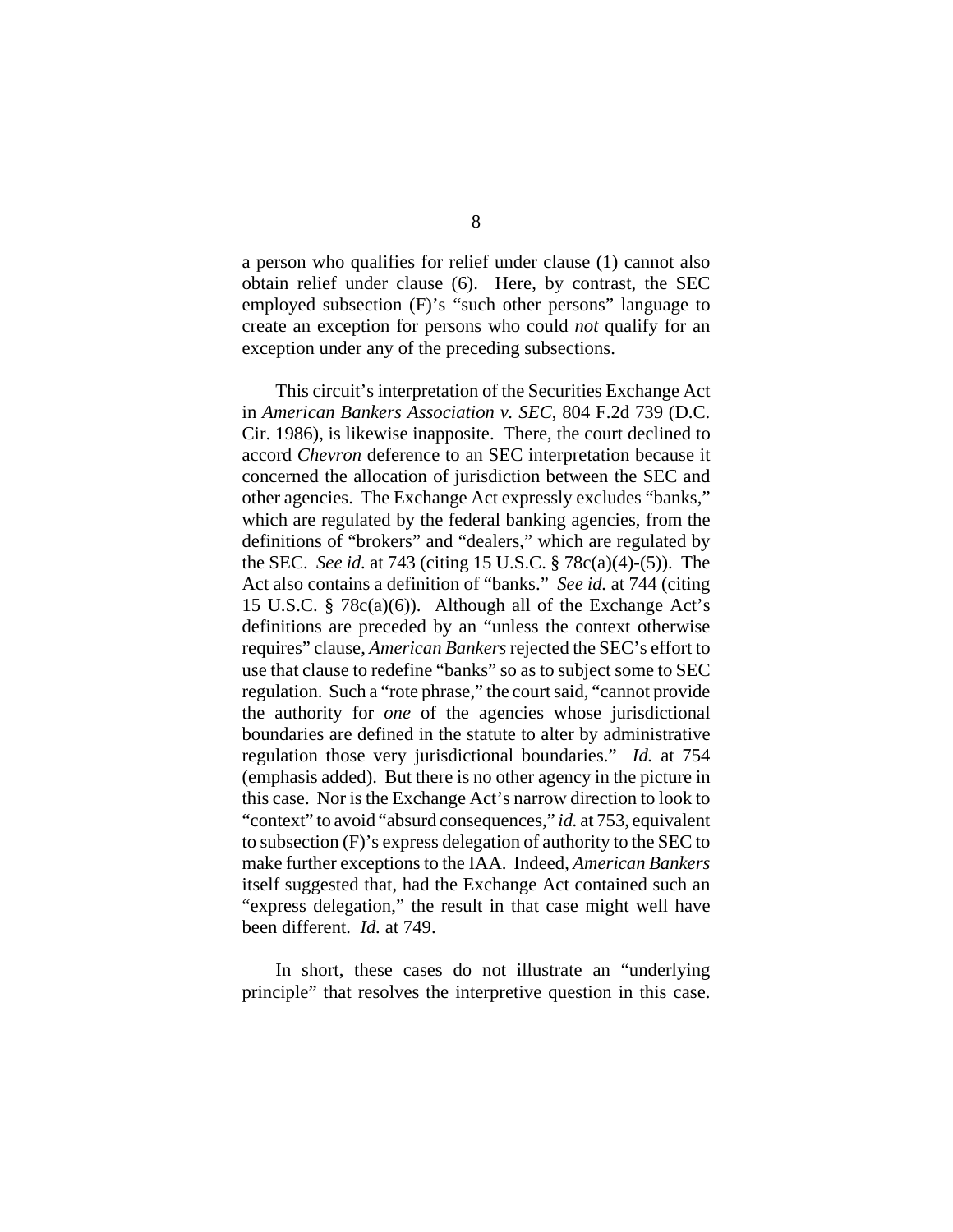Court Op. at 15. To the contrary, they merely tell us how courts have construed dissimilar language in dissimilar circumstances -- that is, in situations where, unlike here, *Chevron* deference is inappropriate. There is, therefore, nothing in the text or structure of paragraph 11 -- or in any judicial precedent -- that compels the statutory construction that the court has adopted.

C

Finally, the court seeks to buttress its arguments from text and structure with three more general considerations. First, it examines "the problems Congress sought to address in enacting the IAA." *Id*. at 16. That the first item the court turns to in that examination is a 1939 "comprehensive study conducted by the SEC," *id*., should cast some doubt on whether the court is better equipped to interpret the study's import than the authoring agency. In any event, my colleagues learn little from this or any other aspect of the historical context beyond the fact that "[t]he IAA's essential purpose was to 'protect the public from the frauds and misrepresentations of unscrupulous tipsters and touts.'" *Id.* at 17 (quoting H.R.REP. NO. 76-2639, at 28). There is no doubt that this accurately identifies the intent of Congress at a high level of generality. But it, too, fails to address the precise question at issue here -- the meaning of subsection (F). Nor should it come as any surprise that -- as discussed in Part III below -- the SEC neither disputes that the IAA's essential purpose was to protect the public from fraud and misrepresentation, nor believes that its fee-based brokerage rule would be a boon to unscrupulous tipsters and touts.

My colleagues contend that "an additional weakness exists in the SEC's interpretation" because it "flouts six decades of consistent SEC understanding of its authority under subsection (F)." *Id.* at 18. The only SEC opinions quoted for that proposition are two releases that refer only to subsection (C).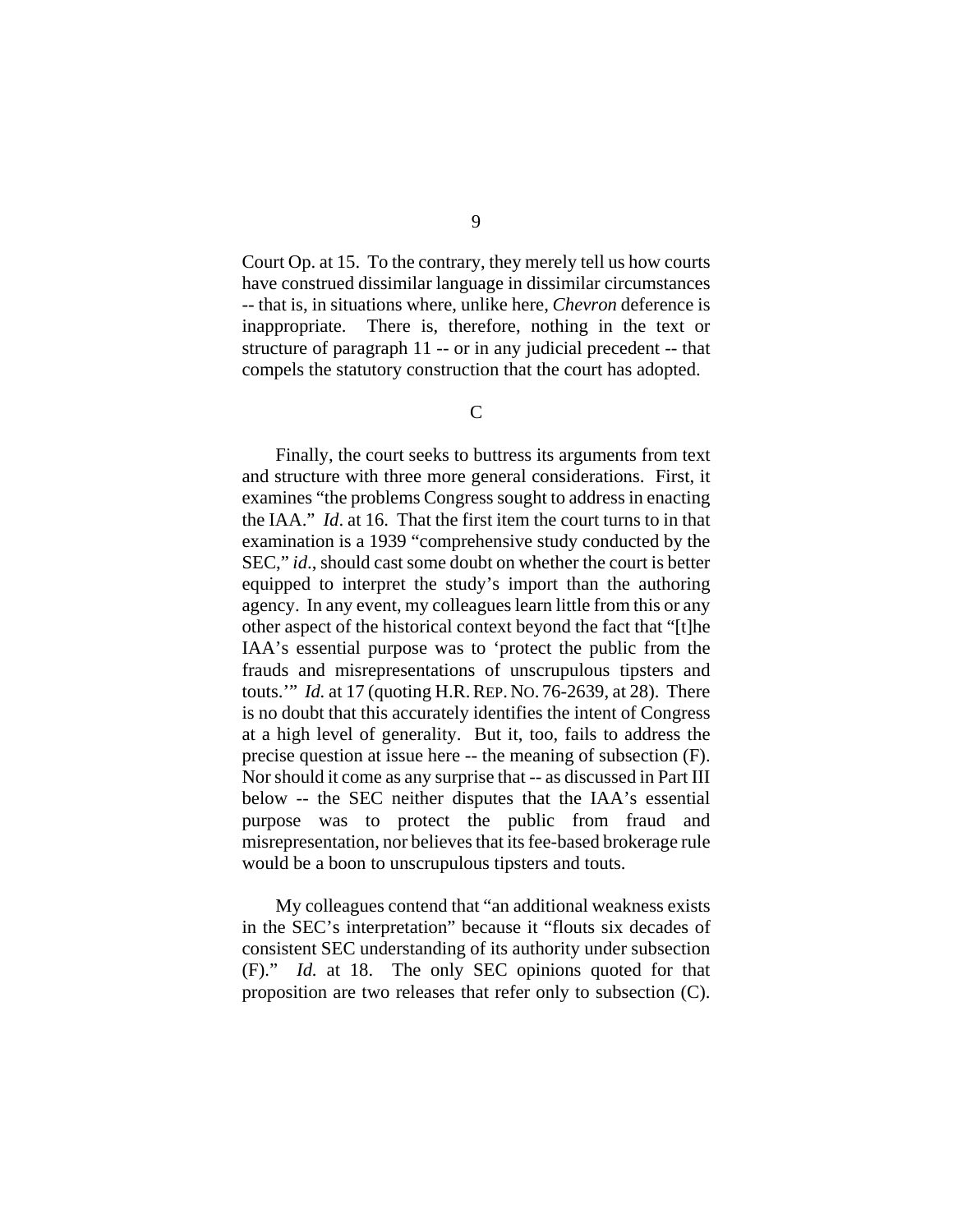Neither mentions subsection (F) at all, and neither considers whether an exception for fee-based brokerage would be appropriate under that (or any other) subsection. *See id.* at 18 n.7 (citing 43 Fed. Reg. 19,224, 19,226 (May 4, 1978), and 11 Fed. Reg. 10,996 (Sept. 27, 1946) (republishing SEC General Counsel opinion letter of Oct. 28, 1940)).

But even if the SEC had changed its construction of subsection (F), "'change is not invalidating, since the whole point of *Chevron* is to leave the discretion provided by the ambiguities of a statute with the implementing agency.'" *Brand X*, 545 U.S. at 981 (quoting *Smiley v. Citibank (S.D.), N.A.*, 517 U.S. 735, 742 (1996)). It is well-settled that "[a]n agency's interpretation of a statute is entitled to no less deference . . . simply because it has changed over time." *Nat'l Home Equity Mortgage Ass'n v. Office of Thrift Supervision*, 373 F.3d 1355, 1360 (D.C. Cir. 2004). Indeed, *Chevron* itself deferred to a changed agency interpretation. *See Chevron*, 467 U.S. at 863- 64. As the Court said in *Brand X*, "[u]nexplained inconsistency is, at most, a reason for holding an interpretation to be an arbitrary and capricious change from agency practice under the Administrative Procedure Act" -- an issue my colleagues do not address. 545 U.S. at 981. In any event, the SEC's construction is neither inconsistent nor, as discussed in Part III, unexplained.

Last, my colleagues state that "the broader language found in § 206A [of the IAA] supports the conclusion that subsection (F) must be read more narrowly." Court Op. at 21. Whether the exempting power delegated to the SEC under § 206A is in fact broader than that delegated by subsection (F) is unclear. *Compare* 15 U.S.C. § 80b-6a, *with id.* § 80b-2(a)(11)(F). But even if it were, the court does not explain how § 206A, which was not added to the IAA until 1970, can provide insights into the intent of the Congress that enacted subsection (F) in 1940.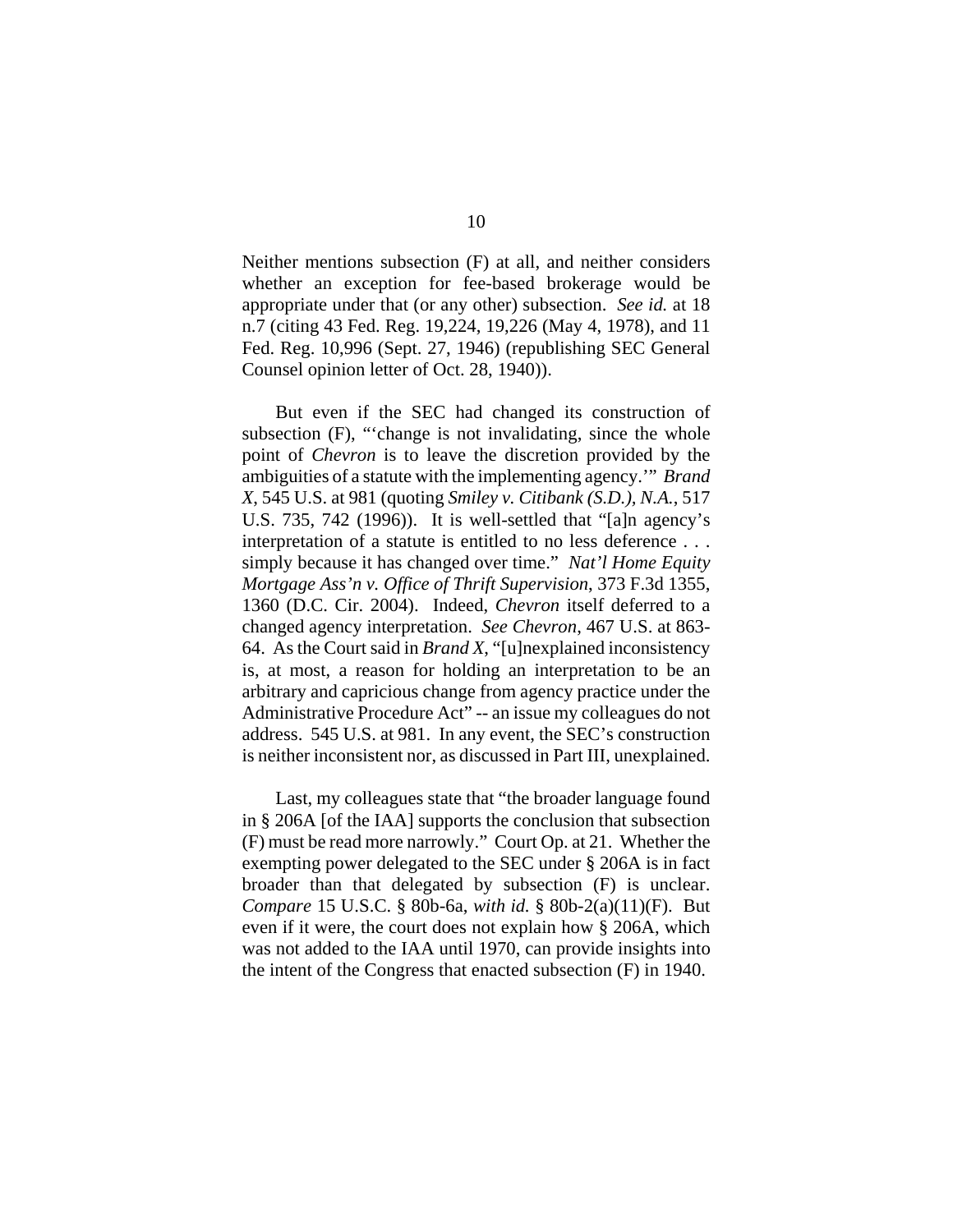Because I fail to perceive the clarity required to vacate the SEC's fee-based brokerage rule under the first step of *Chevron* analysis, I proceed to the second step.

#### III

Under *Chevron* step two, "if the implementing agency's construction is reasonable," a court must "accept the agency's construction of the statute, even if the agency's reading differs from what the court believes is the best statutory interpretation." *Brand X*, 545 U.S. at 980 (citing *Chevron*, 467 U.S. at 843-44 & n.11).

For the same reasons that I find subsection (F)'s use of the term "such other persons" ambiguous, *see supra* Part II.B, I conclude that the SEC's construction of that term is reasonable. There is nothing implausible about interpreting those words to encompass anyone not actually exempt under one of the five preceding exceptions. In so doing, the SEC does not "rewrite the statute." Court Op. at 19. Rather, it gives effect to one of two plausible interpretations of the statutory language.

The reasonableness of the SEC's interpretation of "such other persons" does not end the analysis, of course. Any regulatory exception must also be consistent with "the intent of" paragraph 11. The remaining question, then, is whether an exception for broker-dealers who provide investment advice solely incidental to their business as broker-dealers, but who are paid fee-based rather than commission-based compensation, is consistent with that intent.

The SEC has presented a reasonable case for concluding that it is. The Commission explained that, at the time of the IAA's passage in 1940, broker-dealers were providing investment advice and receiving compensation in only two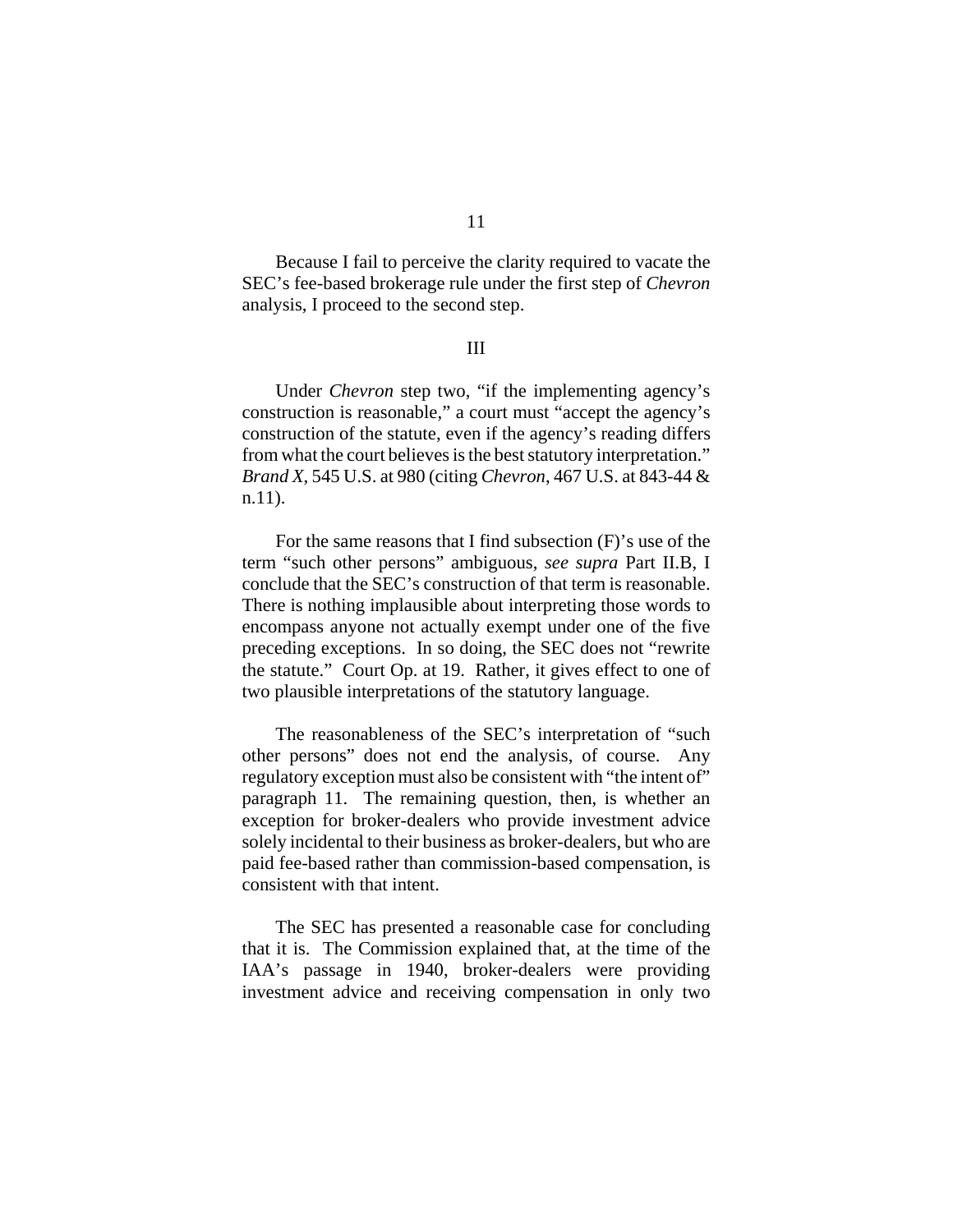ways: "as an auxiliary part of the traditional brokerage services for which their brokerage customers paid fixed commissions and, alternatively, as a distinct advisory service for which their advisory clients separately contracted and paid a fee." Certain Broker-Dealers, 70 Fed. Reg. at 20,428. Congress was concerned about the potential for fraud and misrepresentation when advice was provided in the latter form -- whether it was provided by broker-dealers charging separately for such advice or by others whose only business was to provide advice for a fee. *See id.* at 20,429-30 & n.60. In enacting the IAA, however, Congress did not express the same concern about investment advice included within a larger package of brokerage services - as evidenced by the exception contained in subsection (C).

As the SEC interprets the legislative history, subsection (C) was intended to exempt broker-dealers when they gave investment advice as part of a package of traditional brokerage services, but not when they sold advice as a distinct service for a separate fee. *See id.* at 20,430. The 1940 SEC release quoted by the court, Court Op. at 18 n.7, is to precisely that effect:

> Clause  $(C)$ ... amounts to a recognition that brokers and dealers commonly give a certain amount of advice to their customers in the course of their regular business, and that it would be inappropriate to bring them within the scope of the [IAA] merely because of this aspect of their business. On the other hand, that portion of clause (C) which refers to "special compensation" amounts to an equally clear recognition that a broker or dealer who is specially compensated *for the rendition of advice* should be considered an investment adviser and not be excluded from the purview of the Act . . . .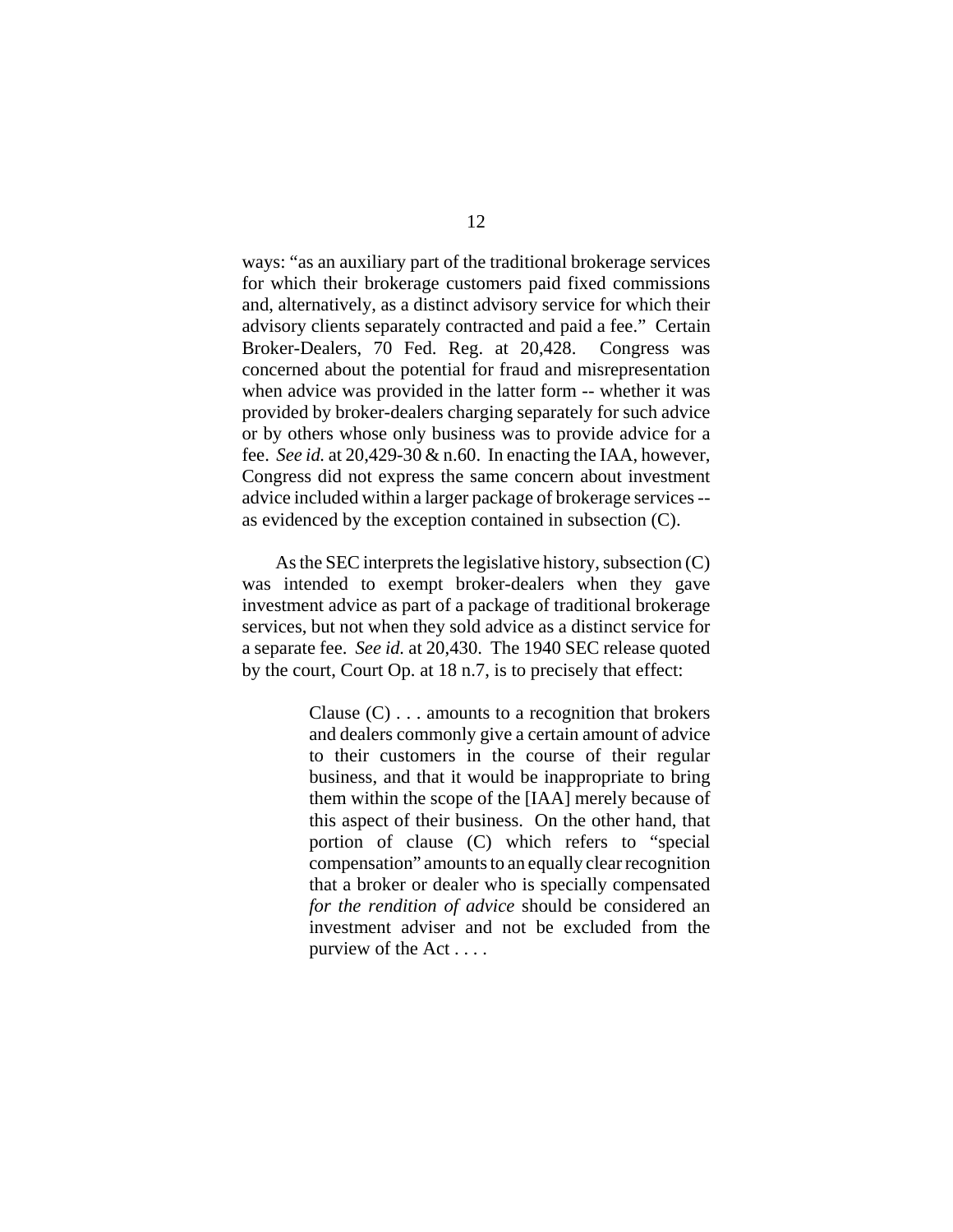11 Fed. Reg. 10,996 (Sept. 27, 1946) (emphasis added) (republishing SEC General Counsel opinion letter of Oct. 28, 1940). Since, at the time, the only kind of compensation that exchange rules permitted a broker-dealer to charge for a traditional package of services was the fixed brokerage commission, subsection (C)'s exception for broker-dealers receiving such compensation effectively exempted all brokerdealers who provided advice as part of such a package. *See* Certain Broker-Dealers, 70 Fed. Reg. at 20,431 & n.75.

For several decades after the IAA was passed, subsection (C)'s "no special compensation" rule -- understood to mean "no compensation other than brokerage commissions" -- continued to exempt the only group of broker-dealers who gave advice as part of a traditional package of brokerage services. *See id.* at 20,431. In 1975, however, the SEC eliminated the requirement that broker-dealers charge only fixed commissions for brokerage services. *See id.* at 20,431 n.74. In the 1990s, broker-dealers began to take advantage of the change by offering their customers fee-based brokerage accounts as an alternative to commissions. According to the SEC, these accounts provide customers with the same traditional package of brokerage services, but instead of paying a commission on each trade, a customer pays either a fixed fee or a fee based on the amount of assets in the account. *See id.* at 20,425.

In 1999, in response to these developments, the SEC first proposed what would become the final rule now before us. The Commission concluded that "these new fee-based brokerage programs . . . were not fundamentally different from traditional brokerage programs" and that broker-dealers had simply "repriced traditional brokerage programs rather than . . . created advisory programs." *Id.* at 20,426. Although fee-based brokers receive "special compensation" in the technical sense that they are paid in a form other than brokerage commissions, such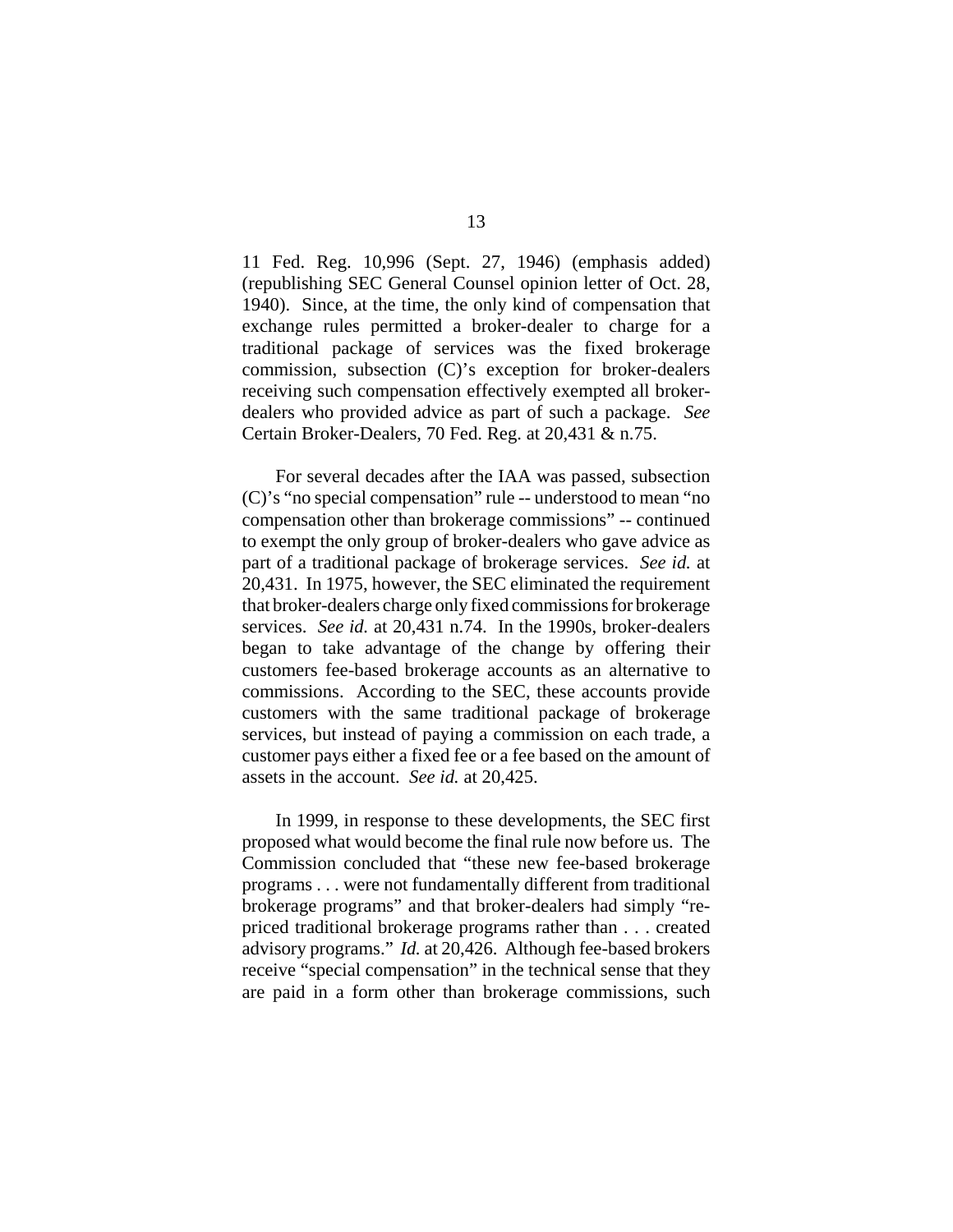brokers provide investment advice only as a part of a traditional package of brokerage services, just like the brokers who have always been exempt from the IAA. And unlike the brokerdealers who Congress intended to include within the Act's coverage via subsection (C)'s bar on "special compensation," the subset of broker-dealers exempted by the final rule do not charge a separate fee or separately contract for investment advice. (The final rule expressly excludes such broker-dealers from the exception. *See* 17 C.F.R. § 275.202(a)(11)-1(b)(1).) Because the SEC reasonably believed that an exception for the broker-dealers covered by the final rule -- a group that did not exist in 1940 -- would serve the same purpose as the exception that Congress created when it passed the IAA, the Commission reasonably concluded that its final rule was consistent with the intent of paragraph 11. As the Commission explained:

> There is no evidence that the "special compensation" requirement was included in section  $202(a)(11)(C)$  for any purpose beyond providing an easy way of accomplishing the underlying goal of excepting only advice that was provided as part of the package of traditional brokerage services. In particular, neither the legislative history of section  $202(a)(11)(C)$  nor the broader legislative history of the Advisers Act as a whole suggests that, in 1940, Congress viewed the form of compensation for the services at issue - commission versus fee-based compensation -- as having any *independent* relevance in terms of the advisory services the Act was intended to reach.

Certain Broker-Dealers, 70 Fed. Reg. at 20,431 (footnote omitted).

The SEC also reasonably explained why its new exception was consistent with the IAA's more general purpose of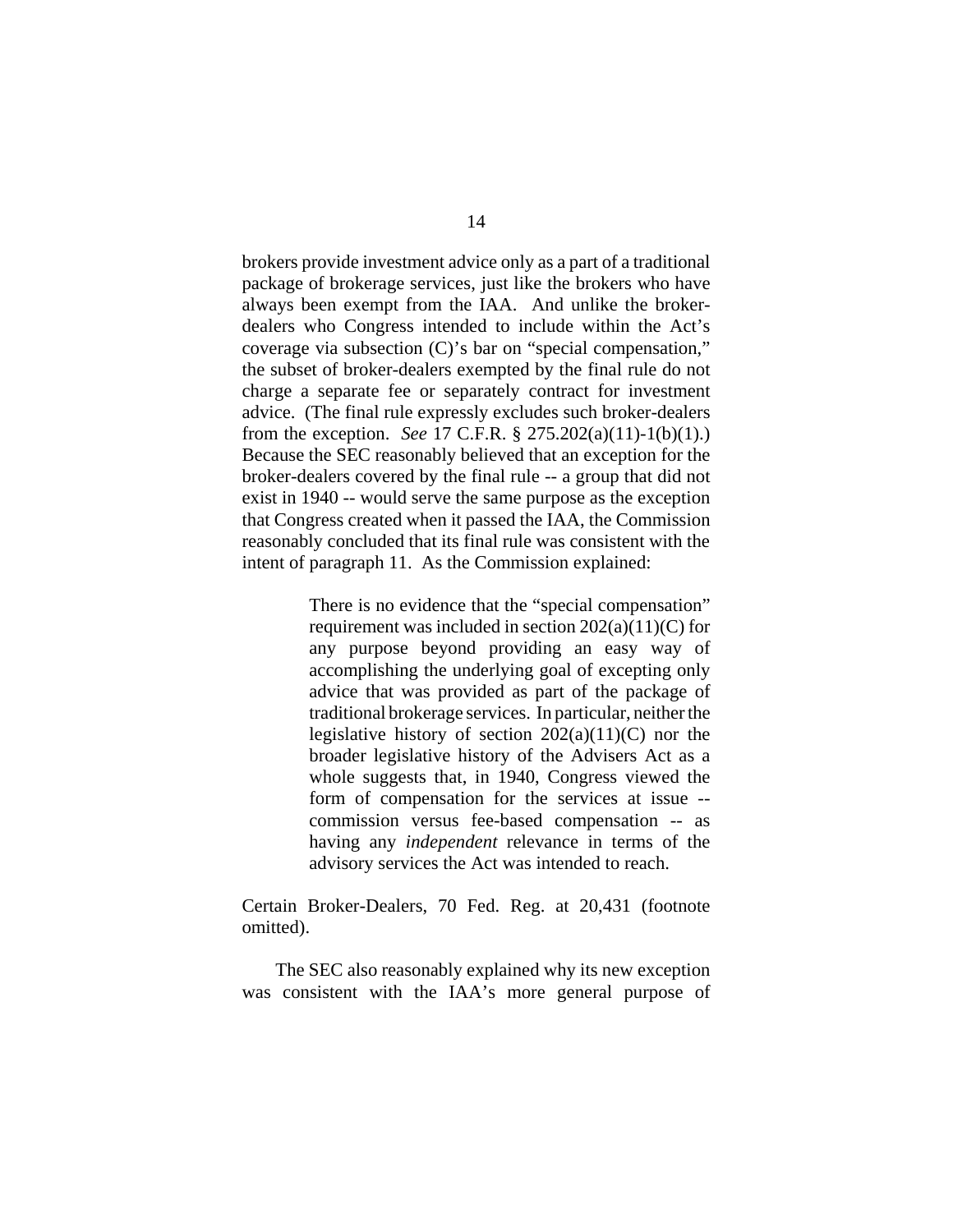preventing fraud and misrepresentation. As the Commission points out, broker-dealers who are exempt from the IAA are not free from oversight, but instead are regulated under the Securities Exchange Act of 1934 and by self-regulatory organizations such as the New York Stock Exchange. *Id.* at 20,424. That regulation, the SEC explained, "provide[s] substantial protections for broker-dealer customers." *Id.* at 20,433. To supplement that regulation, the final rule further provides that broker-dealers cannot qualify for the exception unless they make specified disclosures about potential conflicts of interest to their customers. 17 C.F.R.  $\S$  275.202(a)(11)- $1(a)(1)$ .

Moreover, a major impetus to promulgation of the rule was the SEC's concern that commission-based compensation has conflict-of-interest and fraud potential of its own. Charging a commission for each transaction, the SEC said, gives brokers an incentive "to churn accounts, recommend unsuitable securities, and engage in aggressive marketing of brokerage services." Certain Broker-Dealers, 70 Fed. Reg. at 20,425. Under feebased brokerage programs, by contrast, "compensation no longer depends on the number of transactions . . . , thus reducing incentives . . . to churn accounts, recommend unsuitable securities, or engage in high-pressure sales tactics." Notice of Proposed Rulemaking, 64 Fed. Reg. 61,226, 61,228 (Nov. 10, 1999). The SEC feared that, if fee-based brokers remained subject to the IAA's administrative burdens while commissionbased brokers did not, a salutary evolution toward the former would be discouraged. *See* Certain Broker-Dealers, 70 Fed. Reg. at 20,426.

The Financial Planning Association and its *amici* advance a host of reasons to question the SEC's judgment that the feebased brokerage exception will not undermine investor protection. Whatever the validity of those concerns, they reflect